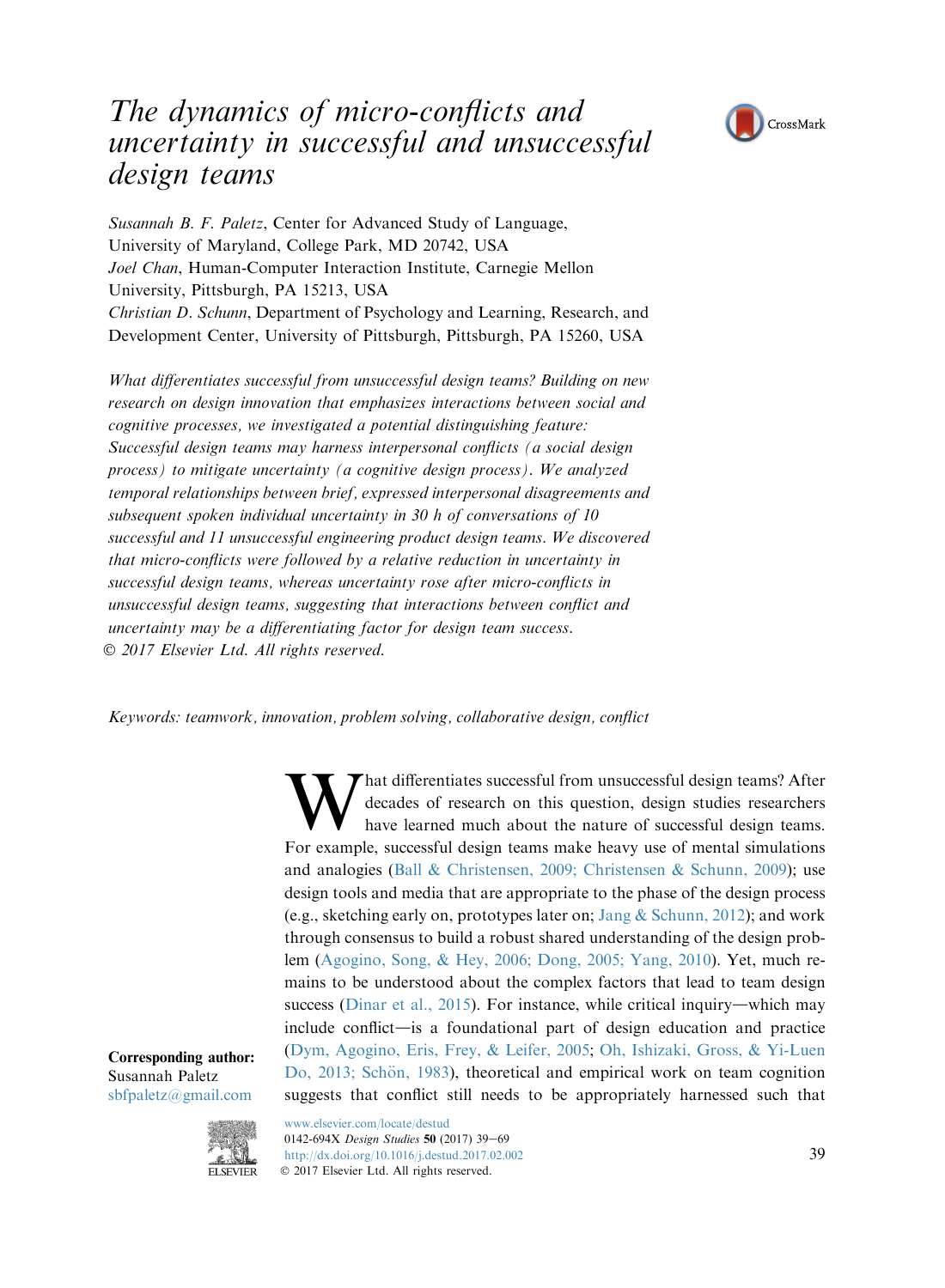relationship conflict is minimized, open-minded discussion is maximized, and the benefits of disagreement can occur [\(Jehn, 1997; Tjosvold, Wong, & Chen,](#page-27-0) [2014](#page-27-0)). Yet, we know little about the preconditions, attendant processes, and mechanisms that make these desirable outcomes possible.

An emerging research area in design team innovation emphasizes interactions between social and cognitive processes [\(Paletz & Schunn, 2010\)](#page-28-0). The key assertion of this perspective is that understanding how social and cognitive processes are intertwined could help improve our understanding of how design innovation truly occurs, and thus improve interventions designed to improve design team performance (e.g., because social dynamics might alter how cognitive interventions are perceived, or vice versa). This perspective also has the potential to yield fresh insights into pathways to design team success. This social-cognitive perspective is motivated by numerous prior findings of complex interactions between social and cognitive processes in teams. For example, simple social phenomena like turn-taking can shape individual memory retrieval dynamics ([Nijstad & Stroebe, 2006\)](#page-28-0). In addition, dissent from a minority opinion holder can trigger a broader information search in other team members, whereas dissent from a majority of team members biases information search in favor of the dissenting opinion ([Nemeth & Rogers, 1996](#page-28-0)).

In this paper, we investigate how the interplay between disagreement (a social process) and individual team members' uncertainty (a cognitive process) could help differentiate successful and unsuccessful design teams. Specifically, we discover that, in successful teams, open expression of disagreements helps to reduce individual uncertainty (a desirable effect in the design process), whereas in unsuccessful teams, similar expressions of disagreement elevate uncertainty levels. Although both disagreement and uncertainty are natural to design teams, harnessing disagreement to resolve uncertainty may be advantageous, if not necessary.

# 1 Background

#### 1.1 Intra-team conflict and micro-conflicts in design

Conflict has been studied at intra-personal, intrateam, interteam, and national levels, in design teams and between countries (e.g., [De Dreu & Gelfand, 2008;](#page-26-0) [Ozkaramanli, Desmet, & Ozcan, 2016\)](#page-26-0). We focus on intrateam conflict as between individuals within the same design team. For this study, we define conflict to be when one team member explicitly opposes or contradicts statements or plans proposed by another team member. Thus, we focus on conflict as disagreement, which is inherent to problem-solving conversations, regardless of its negative affect, intensity, or directness [\(Paletz, Schunn, & Kim, 2011; Weingart,](#page-28-0) [Behfar, Bendersky, Todorova, & Jehn, 2015](#page-28-0)). Such disagreements within a team can arise from differences in values, needs, interests, opinions, goals, or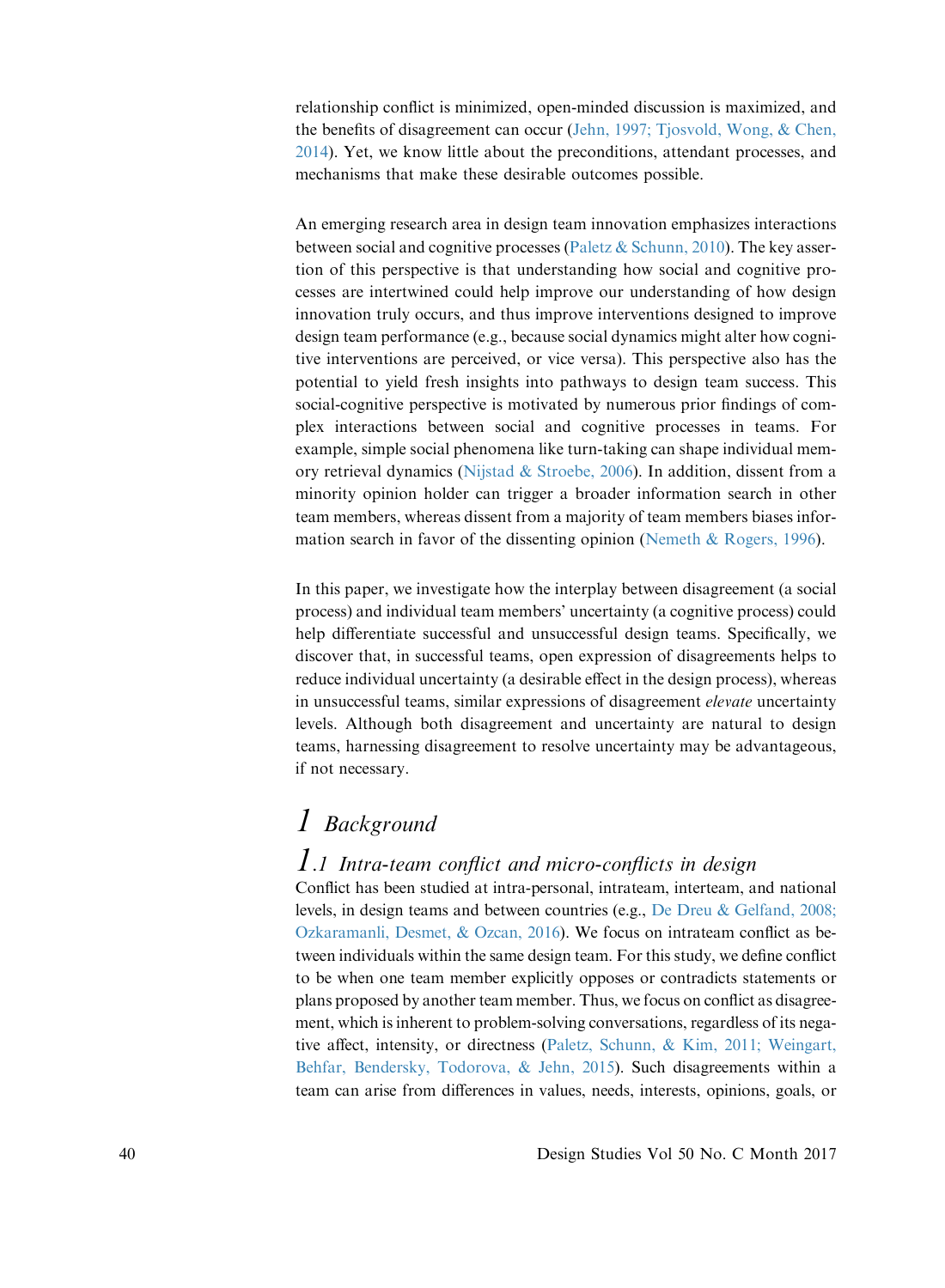objectives ([Barki & Hartwick, 2004](#page-25-0)). This definition draws from the psychology literature, rather than from rhetoric or argumentation theory, which examines different types of arguments as discourse (e.g., [Stumpf & McDonnell, 2002](#page-29-0)). Most importantly, while team conflict can be a barrier to design success, conflicting needs and objectives can also inspire design and promote creativity [\(Miron-](#page-28-0)[Spektor, Gino, & Argote, 2011; Ozkaramanli et al., 2016\)](#page-28-0).

This paper draws from the organizational behavior, organizational psychology, and social psychology literature on teams, with the understanding that those research domains have only rarely examined design teams (see below). To better understand the relationship between conflict and team performance, social/organizational conflict researchers [\(De Dreu & Weingart, 2003; Jehn,](#page-26-0) [1995, 1997; Paletz et al., 2011\)](#page-26-0) have found it important to distinguish between task conflict (disagreements about the task); process conflict (disagreements about how to go about doing the task, including scheduling or priorities); and relationship conflict (disagreements about values and personal issues). Process and relationship conflict are considered problematic, disruptive, and dysfunctional (e.g., [Jehn, 1997; De Dreu & Weingart, 2003; De Wit, Greer,](#page-27-0) [& Jehn, 2012\)](#page-27-0). Task conflict, in moderate levels and when unrelated to relationship conflict, may be positively related to team performance [\(De Wit](#page-26-0) [et al., 2012; De Wit, Jehn, & Scheppers, 2013; Farh, Lee, & Farh, 2010](#page-26-0)).

Another useful distinction is the length of a conflict and how it is measured. Much prior research on conflict has examined it via retrospective self-report surveys, and that kind of data has generally found that conflicts are negatively related to performance (e.g., [De Dreu & Weingart, 2003\)](#page-26-0). By contrast, observational research on brief conflicts in-the-moment (micro-conflicts) suggests immediate, sometimes positive relationships with subsequent cognitive processes (e.g., [Chiu, 2008a; Paletz, Schunn, & Kim, 2013\)](#page-26-0). Thus, the often negative portrayal of conflict in the organizational behavior literature may be due to how conflict is conceptualized and measured, such that brief disagreements are generally healthy, unless they snowball into long, salient conflicts [\(Paletz](#page-28-0) [et al., 2011\)](#page-28-0). In the aggregate, these micro-process relationships between brief disagreements and cognition may have a positive impact on overall design team performance. The give-and-take of specific, brief disagreements in design and other creative, collaborative settings may not only be normal, but desirable. Still, understanding the specific social-cognitive processes that are related to these disagreements could not only give insight into why they might be desirable, but also enable teams to negotiate potential tradeoffs with other aspects of team performance (e.g., team cohesion early in the lifecycle of a team).

### 1.2 Uncertainty in design

Successful problem solving in real-world, complex domains, such as engineering design, relies on effectively detecting and resolving uncertainty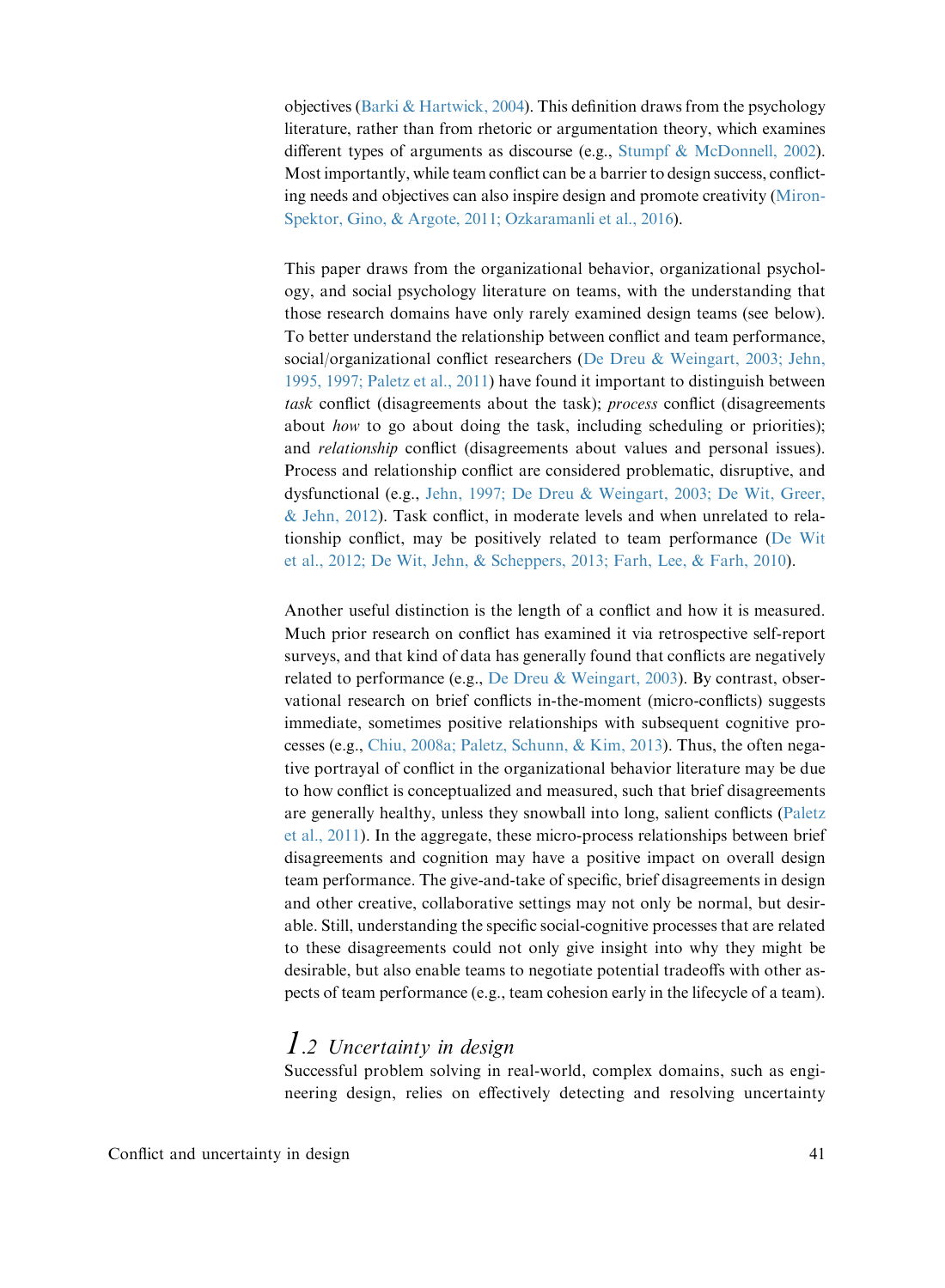([Ball & Christensen, 2009; Chan, Paletz, & Schunn, 2012; Christensen &](#page-25-0) [Schunn, 2009; Schunn & Trafton, 2012](#page-25-0)). Significant effort is spent detecting, diagnosing, and resolving uncertainty [\(Chan et al., 2012; Downey &](#page-26-0) [Slocum, 1975; Kahneman & Tversky, 1982; Schunn & Trafton, 2012\)](#page-26-0). Psychological uncertainty, specifically, is when an individual perceives information to be incomplete, missing, or vague, regardless of whether or not it is objectively uncertain ([Schunn, 2010; Windschitl & Wells, 1996](#page-29-0)). Designers can be uncertain not only about how to solve the various problems, but also about what the underlying problems truly are and about what they know ([Ball, Onarheim, & Christensen, 2010](#page-25-0)). Analogy and mental simulation can be used as strategies to resolve uncertainty [\(Ball & Christensen,](#page-25-0) [2009; Chan et al., 2012\)](#page-25-0), and/or co-occur with greater uncertainty ([Christensen & Ball, 2016a\)](#page-26-0), and uncertainty can lead to attentive returns to the topic to resolve the uncertain issues later ([Christensen & Ball,](#page-26-0) [2016b](#page-26-0)). On the other hand, a recent study found that certainty triggered immediate creative reasoning and information elaboration ([Christensen &](#page-26-0) [Ball, 2016b\)](#page-26-0).

We draw a strong contrast between uncertainty and conflict in our conceptualizations to avoid circularities: We focus on uncertainty as mental states within individual team members, and conflict as interactions *between* team members. All combinations of uncertainty and conflict can occur within the same team; for example, conflict can occur between team members who are currently not uncertain (e.g., strongly felt opposing plans) and uncertainty can occur within team members without conflict (e.g., individuals are uncertain about the same things).

Although uncertainty is challenging for design teams, having uncertainty is not a sign itself of dysfunction ([Kirschenbaum, Trafton, Schunn, &](#page-27-0) [Trickett, 2014\)](#page-27-0): Indeed, uncertainty is inherent to the ill-structured nature of design problems [\(Goel & Pirolli, 1992; Tracey & Hutchinson, 2016](#page-27-0)). Nevertheless, uncertainty that persists over time, unmitigated or unaddressed, can harm design outcomes. For example, heightened uncertainty can increase a bias against creative ideas [\(Mueller, Melwani, & Goncalo,](#page-28-0) [2012\)](#page-28-0). Also, prolonged uncertainty can increase psychological strain ([Bordia, Hogman, Jones, Gallois, & Callan, 2004; Bordia, Hunt,](#page-25-0) [Paulsen, Tourish, & DiFonzo, 2004](#page-25-0)), potentially reducing team members' effectiveness in contributing to the team's problem solving. Thus, devising and deploying appropriate strategies for dealing with uncertainty is central to the design process. Such strategies may include acknowledging it and taking it into account [\(Lipshitz & Strauss, 1997\)](#page-27-0), or reducing it by collecting additional information, making assumptions and/or analogies, and problem solving ([Berlyne, 1962; Chan et al., 2012; Lipshitz & Strauss,](#page-25-0) [1997\)](#page-25-0).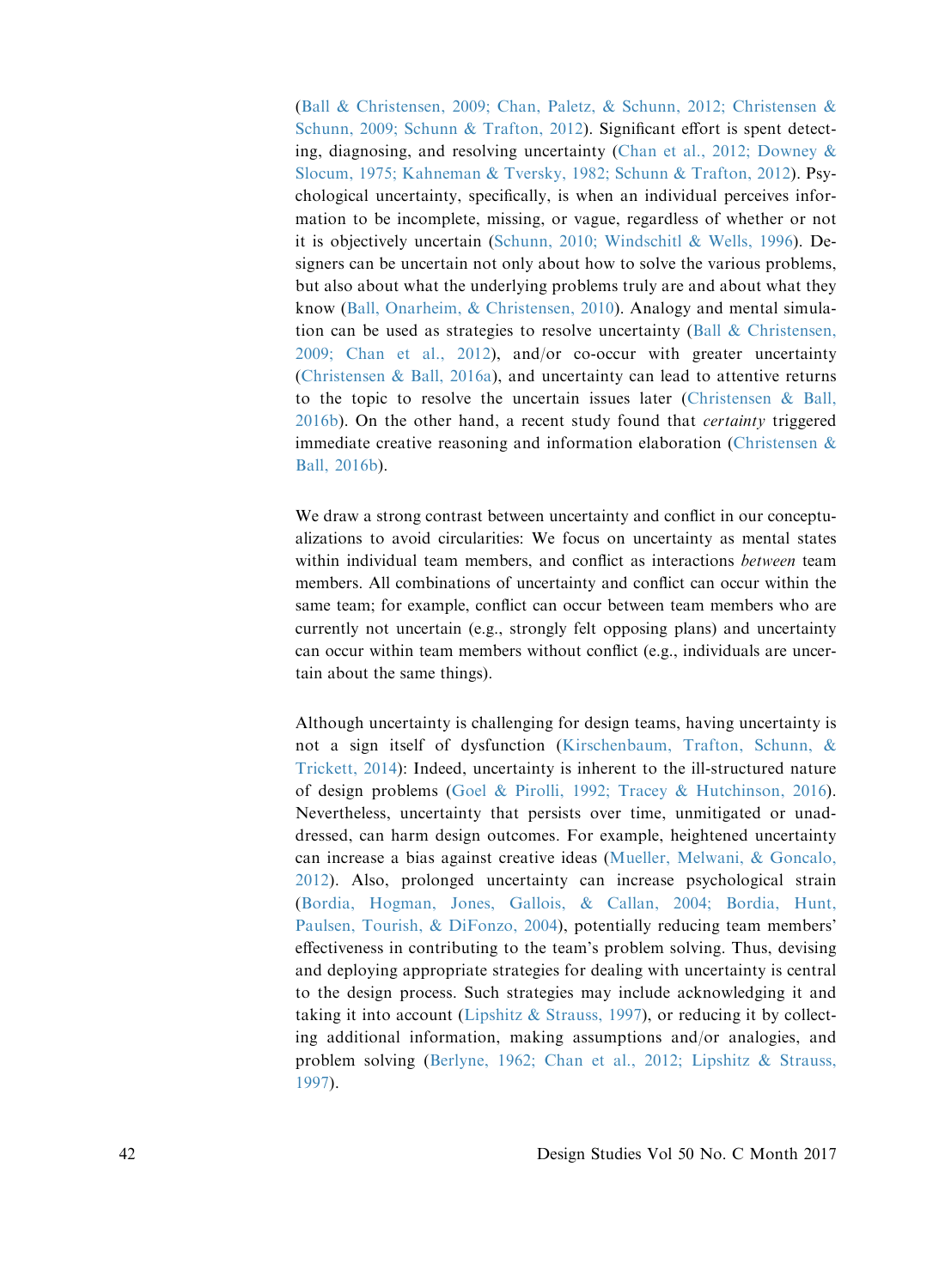### 1.3 Research questions about uncertainty and conflict in design teams

Both team disagreement and individual uncertainty rise and fall naturally over the course of conversations ([Ball & Christensen, 2009; Chan et al., 2012;](#page-25-0) [Christensen & Ball, 2016b; Paletz, Chan, & Schunn, 2016; Paletz et al.,](#page-25-0) [2011; McDonnell, 2012\)](#page-25-0). Prior research on interactions between social and cognitive processes has often found important correlations between temporal dynamics of social/cognitive processes (e.g., conflicts sparking analogies during conversation; [Paletz et al., 2013\)](#page-28-0). In this work, we hypothesize that temporal dynamics, or patterns of interactions over time, of disagreement and uncertainty can distinguish successful from unsuccessful design teams.

The context of design may also influence the effects of conflict and uncertainty on each other and on team performance. The broader intrateam conflict literature examines a large range of laboratory and natural teams, from executive teams to production teams, including creative teams (e.g., [De Dreu &](#page-26-0) [Weingart, 2003; De Wit et al., 2012\)](#page-26-0). Design teams, however, have specific features that may help focus our research questions. First, design teams experience greater uncertainty than many other types of teams, as exhibited by their frequent need to engage in problem finding and choose which approach is best to solve their problems ([Mehalik & Schunn, 2006\)](#page-28-0). Second, it is therefore normal for design teams to tolerate, but also engage with and resolve uncertainty ([Beheshti, 1993](#page-25-0)). Third, because the goal of design teams is creation, critical thinking and disagreement are valued and taught as part of the socialization of design students [\(Dym et al., 2005\)](#page-27-0).

Even given these norms, however, not all design teams succeed. Successful design teams are likely better at managing and harnessing task conflict. Constraints can be raised in an open manner, thereby increasing the likelihood that disagreement will be productive [\(Tjosvold et al., 2014](#page-29-0)). One mechanism by which disagreement can lead to success is via the free expression and discussion of different/opposing views, which encourages information sharing [\(De Dreu](#page-26-0) [& West, 2001; Tjosvold et al., 2014](#page-26-0)). Similarly, dissent arising from minority opinions can lead to greater information search ([Nemeth, 1986; Nemeth &](#page-28-0) [Rogers, 1996](#page-28-0)). Mild disagreement can promote greater information acquisition [\(Todorova, Bear, & Weingart, 2014\)](#page-29-0). These dynamics of participation and information sharing have been shown to be vital to team success [\(Mesmer-Magnus & DeChurch, 2009](#page-28-0)). Importantly, information can decrease problem-solving uncertainty [\(Lipshitz & Strauss, 1997](#page-27-0)). Thus, because successful teams are likely to have effective resources and conflict resolution processes that enable shared understanding ([Kleinsmann & Valkenburg, 2008](#page-27-0)), conflict in those teams should not be dysfunctional, and uncertainty should be productively resolved. We therefore expect that more successful design teams should generally experience a decrease in uncertainty after a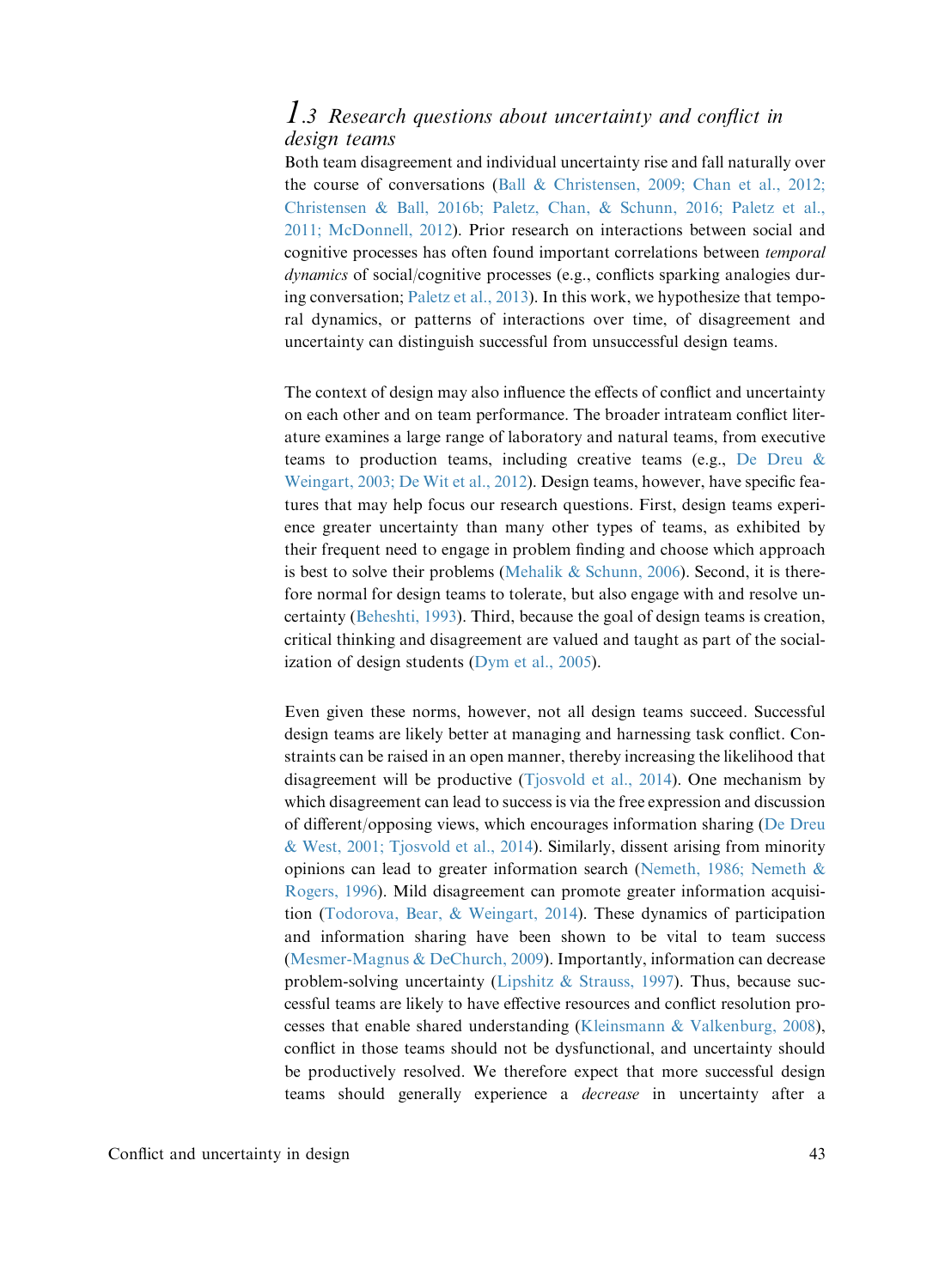disagreement. In other words, temporally speaking, we expect disagreements in such teams to be followed by decreases in individual uncertainty.

Even as all design teams encounter conflict, not all manage it productively. Less successful design teams may have more difficulty in drawing insights from and resolving task conflict. Task conflict can mix with relationship con-flict, damaging performance [\(De Wit et al., 2012](#page-26-0)). Minority opinion disagreement in teams has been associated with lower confidence in team decisions, suggesting that lopsided conflict within a team may increase initial uncertainty and the questioning of previously held opinions ([Schulz-Hardt, Jochims, &](#page-29-0) Frey,  $2002$ )—potentially exacerbating and getting in the way of resolving existing levels of uncertainty that are inherent in design teams. Poorly managed disagreement may raise individual uncertainty in the moment that could then remain unresolved and need to be revisited again and again [\(Christensen &](#page-26-0) [Ball, 2016b\)](#page-26-0); individuals may use tentative speech to soften a response to a disagreement [\(McDonnell, 2012\)](#page-28-0). Thus, because less successful teams are likely to lack effective knowledge resources or conflict resolution strategies, conflict in such teams should raise uncertainty that is not productively resolved, which may then raise overall levels of uncertainty.

From a design perspective, conflict could lead to additional uncertainty for less negative reasons. Disagreements reveal differences, ambiguities, or errors that are then noticed by others [\(Dama & Dunbar, 1996](#page-26-0)). Ill-defined problems necessitate the uncovering of design requirements ([Ball et al., 2010; Simon,](#page-25-0) [1973](#page-25-0)), such that a team tasked with a poorly-defined problem could disagree about the nature of the problem and its solutions, leading to the revelation of greater uncertainty. Temporally speaking, we expect disagreements in such teams to be followed by increases in individual uncertainty.

Motivated by these extant findings, in this paper, we investigate whether there is an interaction between team success and conflict, such that micro-conflicts decrease uncertainty in successful teams, but increase uncertainty in unsuccessful teams. This study explores this question with a dynamic, time-lagged, behavioral observation approach using a large dataset of natural problem solving in design teams. Given the prior differences found for task versus process conflict, we examine these relationships separately by these different types of disagreement.

## 2 Methods

## 2.1 Research context

This study examined engineering student design teams working in a product realization course at a large research university in the Mid-Atlantic United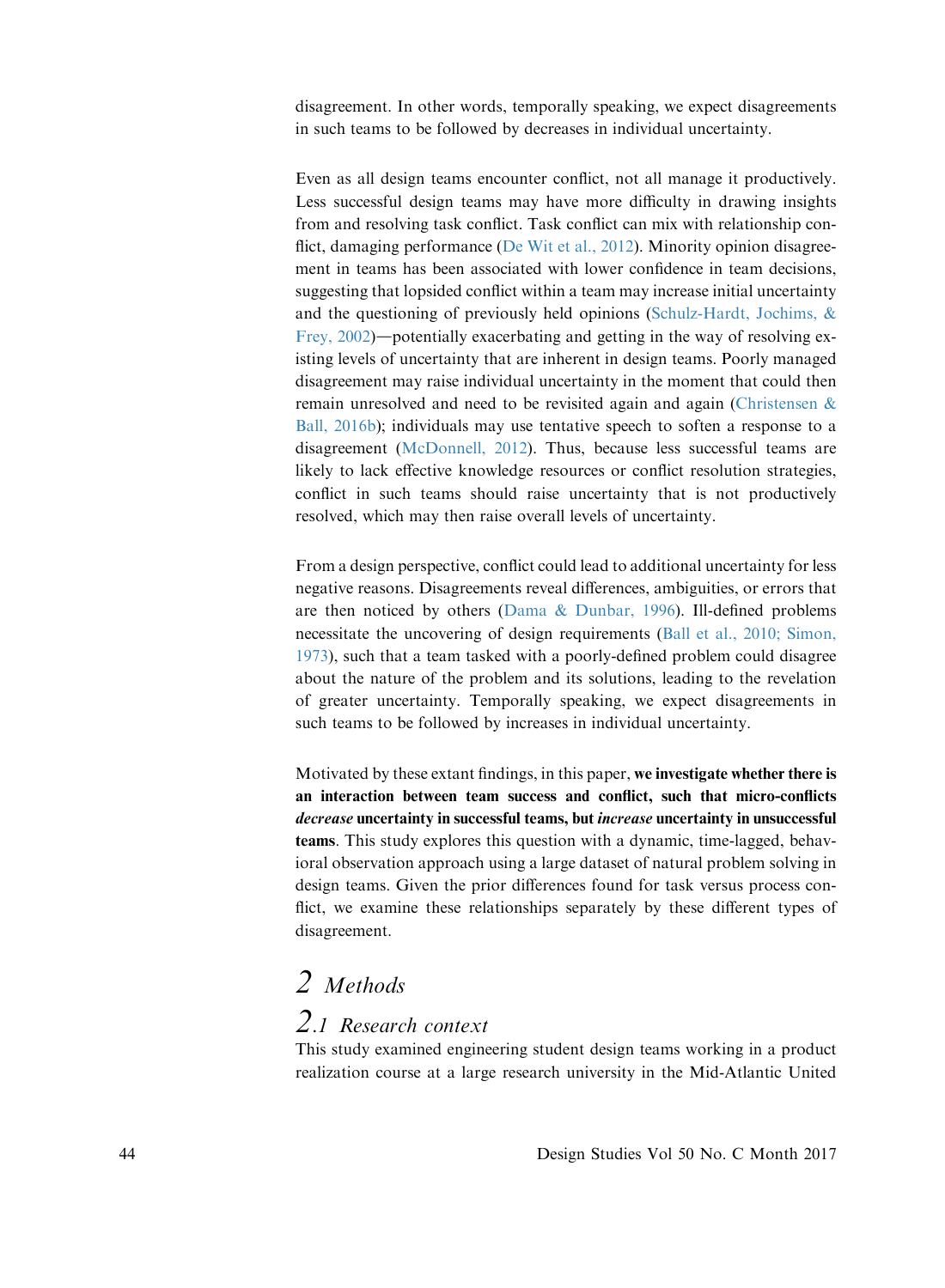States. Our overall sample consisted of 57 teams across seven semester-long implementations of the course.

In each semester, multidisciplinary student teams, primarily from various disciplines in engineering (e.g., mechanical, electrical, industrial, chemical, bioengineering), took products from concept to functional prototype. Each team was on a different project from a variety of product domains, such as diaper redesigns, solar-powered water heating systems, and Radio Frequency Identification (RFID) personnel badge systems. Each project received up to \$2500 from an external sponsor for design/prototyping efforts and had industry, graduate student, and/or faculty mentors.

Team members were paid \$250 to complete background surveys, submit presentations and final documents to the researchers for analysis, and do the bulk of their (team)work in a specially prepared room with a table and chairs, a computer with engineering-related software (e.g., CAD software), and other useful technology. The students were audio-video recorded whenever they used these rooms. Informed consent was obtained from the participants.

## 2.2 Sample

Because of the extremely time-consuming nature of observational coding, we sampled 21 teams to be coded for uncertainty and conflict, choosing teams that were clearly high vs. low success, focused on hardware projects (i.e., excluding unique project types, like software design), and regularly used the room set up for video data collection. The 21 teams ranged from three to five members  $(M = 4, Median = 4, SD = 0.63)$  for a total of 84 undergraduate students.

Team meeting clips were chosen for transcription based on having no more than 5 min of off-task talk within them and meeting a minimum level of audio and video (transcribable) quality. A total of over 30 h of talk was transcribed into utterances (clauses or thought statements, [Chi, 1997\)](#page-26-0) and coded for the variables of interest for a total of 38 445 total utterances, 35 148 of which were coded as on-task (ICC  $= 0.79$  for triple coded sets, average  $kappa = 0.72$  for double coded sets). On-task talk included anything relevant to their product or class, including process discussions (e.g., shopping trips for materials). When a team meeting had a stretch of off-task conversation of over 5 min (e.g., about football), the video clip was broken up, resulting in 59 video clips ranging from 5 min to 1 h 40 min long ( $M = 31$  min,  $SD = 23$  min).

Attendees ranged from 2 to 7 individuals with the rare higher numbers because of occasional mentor visits ( $M = 3.7$ , Median = 4.0, SD = 1.0). At the team level, 24% were all male, 29% of the teams had 50% females, and the rest had females but in a minority proportion (proportion female of the team  $M = 28\%$ ).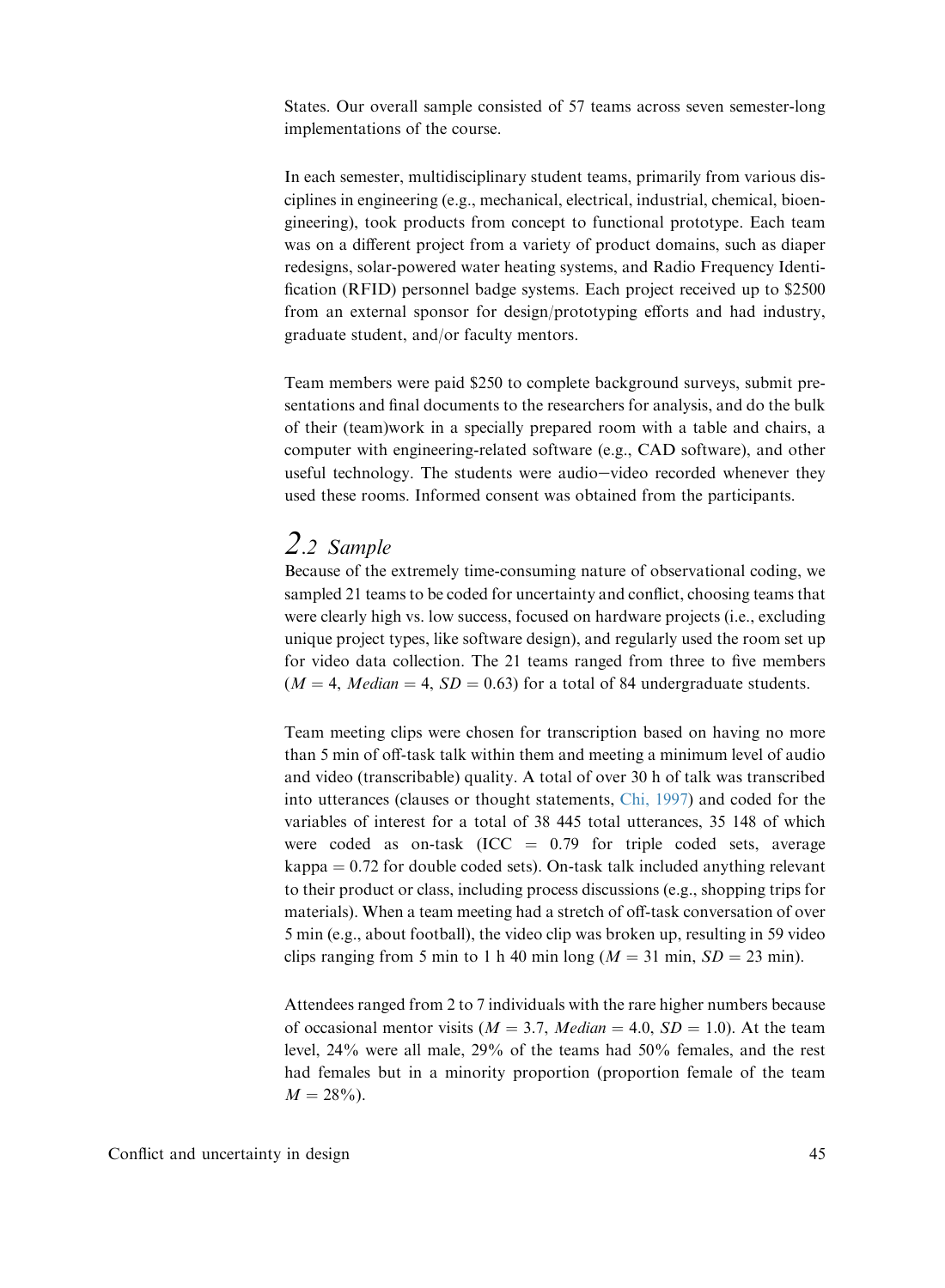## 2.3 Measures

To reveal the patterns of quick, brief social and cognitive process interactions in design teams, this paper draws on recent research that studies interpersonal conflict communication behavior within team interactions (e.g., [Paletz et al.,](#page-28-0) [2011; Poole & Dobosh, 2010](#page-28-0)). It is within conversations that design team members do the work of joint problem solving and develop group cognition. When studying brief processes, observational methods can tease apart their interplay as they unfold over time (e.g., [Chiu, 2008a; Gottman & Notarius,](#page-26-0) [2000; Kauffeld & Lehmann-Willenbrock, 2012; Weingart, 1997](#page-26-0)).

The three primary measures for this study were design team success/outcome, micro-conflicts and their types, and spoken individual uncertainty. Both uncertainty and micro-conflicts were 100% double-coded by two different sets of paired independent coders who were blind to the research questions of this study, the results of the other variable's coding, and the team's success score. Thus, uncertainty and conflict could co-occur or not, in any combination, and were not exclusive of each other. All coding disagreements were resolved via consensus.

## 2.3.1 Design success

Building on professional design practice [\(Otto & Wood, 2000; Ullman, 2002;](#page-28-0) [Ulrich & Eppinger, 2008](#page-28-0)), we took a requirements-based approach to measuring team design success. Customer needs, given by design brief documents and initial meetings with sponsors, were translated into specific design requirements (e.g., safety, cost, ease of use, efficiency) and weighted by importance to the overall product (using a 1 to 5 importance scale,  $5 = \text{most}$ ) important).

Each team's design requirements were evaluated by a course instructor most familiar with the project and knowledge domain. The instructor rated the degree to which the project requirements were met (e.g.,  $0 = Did$  not come close to meeting requirement;  $1 =$  Fell just short of meeting requirement;  $2 =$  Met requirement, but did not exceed significantly;  $3 =$  Significantly exceeded the requirement). While satisficing a requirement threshold is important, there is usually a preference for exceeding requirements. For example, while a car manufacturer may obtain an adequate profit if production cost stays below \$12 000, an engineering team that produces a car that costs \$8000 would be even more desirable. All course instructors had extensive experience in product realization, including numerous patents, startup company experience, and industry consulting, as well as relevant content knowledge (e.g., materials science, electrical engineering), and were blind to the questions of this study.

The final success measure for a given team was calculated by the ratio of the earned success score (sum of requirement ratings multiplied by their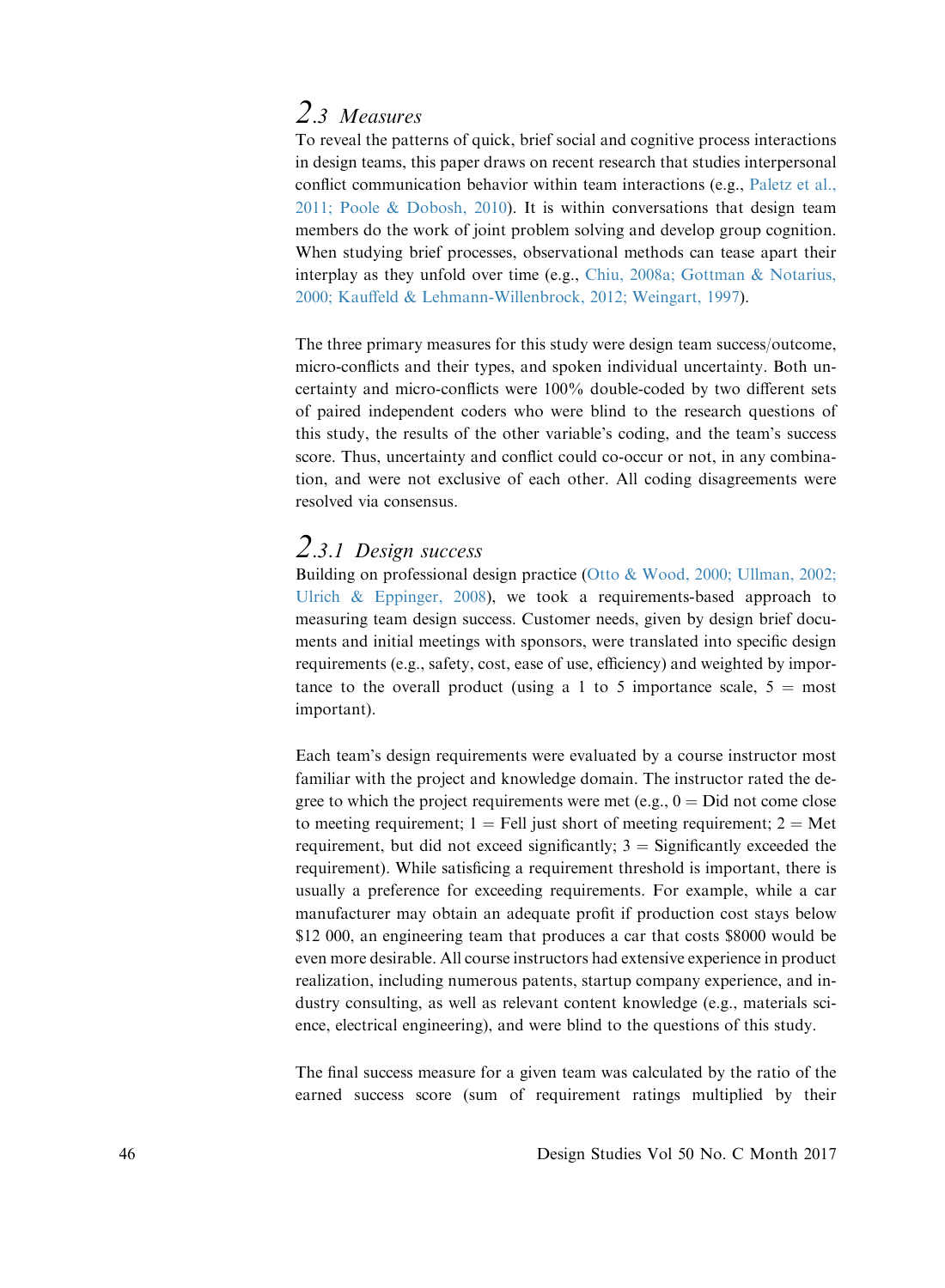importance weights) and the maximum possible success score (sum of requirements' maximum possible ratings multiplied by their importance weights), normalized (multiplied by 100) to yield a score on a 0 to 100 scale [\(Goncher, Chan, Schunn, & Lovell, 2012\)](#page-27-0). Because of our sampling strategy, our teams fell into a bimodal rather than a normal distribution. We thus used the team's scores to create a dichotomous variable,  $0 =$  low success (success score  $<$  69, 11 teams), and 1 = high success (success score  $>$  79, 10 teams).

As a validation of our success measure, there was a significant overall relationship between success score and whether or not the teams' products were submitted for patent or implemented in some fashion by the sponsor,  $r_{ph} = 0.50$ ,  $p < .001$ . In our sample, 7 of the 10 high success teams' products were submitted for patent or implemented, in contrast to only 3 of the 11 low success teams. Information on patenting/implementation was not available for 2 of the teams in our sample (1 high and 1 low success). We use the ratings as the success measure rather than whether the product was used at the company or patent submissions, because complex factors outside the local project (e.g., differences in company intellectual property management approaches, time/ budget constraints) played a large role in determining immediate use at the company or decision to file a patent.

### 2.3.2 Micro-conflicts

We coded for micro-conflicts at the utterance level by adapting a pre-existing coding scheme (i.e., if this utterance includes conflict, the utterance was marked as 1, and if not, it was marked as 0; [Paletz et al., 2011, 2013](#page-28-0)). Micro-conflicts were identified when a speaker explicitly, whether via tone and/or words, disagreed with something said earlier in the video clip. Simply stating a potentially controversial viewpoint was not sufficient. Constraints, which limit the search for solutions ([Ball et al., 2010\)](#page-25-0), can be (but need not always be) raised via disagreements [\(Paletz, Sumer, & Miron-Spektor, 2016](#page-28-0)). Coders both read the transcript and listened to/watched the audio-video recording simultaneously to improve reliability (average conflict event kappa of 0.70 across coder pairs).

The micro-conflicts were coded by utterance for type of conflict, using categories typically used in the conflict literature (e.g., [Jehn, 1997\)](#page-27-0): task microconflict utterances were directly related to the engineering product realization task, including choosing materials, design, and testing; process micro-conflict utterances were about scheduling, communicating their findings (e.g., creating presentations, how to dress for presentations), how to go about doing work, assigning tasks, prioritization, and who said what to whom; finally, relationship micro-conflicts were about values, being critical of others' personality and style, and personal likes/dislikes. Because of the potential co-occurrence of these three conflict types in real-world settings, their presence/absence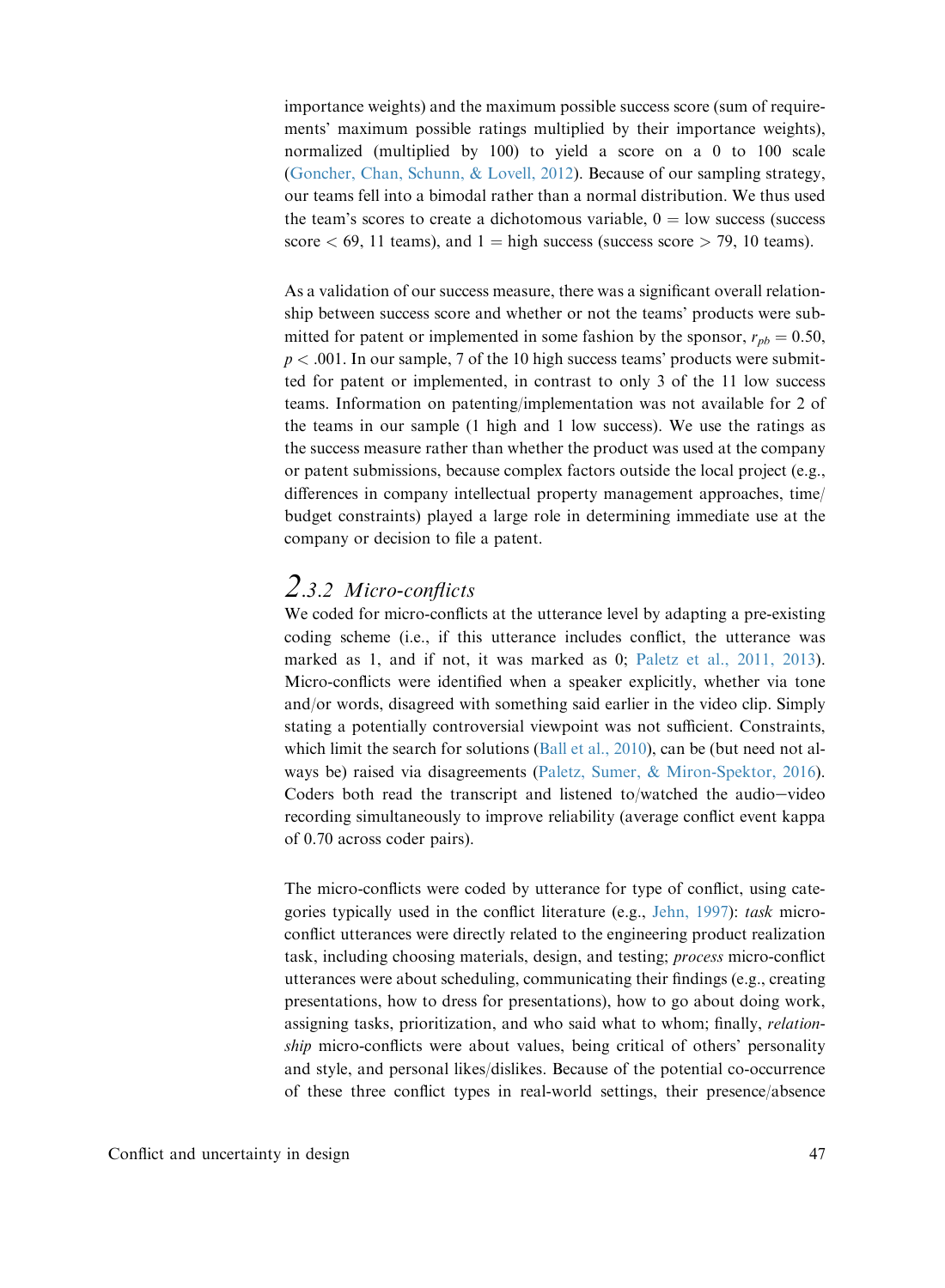were coded separately (task kappa  $= 0.87$ ; process kappa  $= 0.61$ , and relationship kappa  $= 0.65$ ).

Micro-conflict events were clusters of utterances defined as relating to a very specific topic. For instance, the exchange 'It won't fit,' 'Well, just make it bigger,' 'Well, I'm dumb, I can't,' 'You can't make it bigger?' 'No,' 'What the hell, [name], you suck' is actually two micro-conflicts: one that is predominantly process (the students were discussing whether and how to change the font size on a Powerpoint slide, rather than the content), and then a microconflict event immediately following that is predominantly relationship conflict, where the first speaker's competence is called into question (for another example, see [Table 1](#page-10-0)).

To test the alternate supposition that successful teams were simply better at resolving conflicts, micro-conflict events were also coded as to whether they were resolved immediately, within 25 utterances of the last micro-conflict utterance coded (kappa  $= 0.79$ ). Coders judged the micro-conflict event as resolved if the disagreeing parties came to an agreement, whether by one person acquiescing to the other's (or others') opinion or the parties coming to a compromise. Twenty-five utterances were chosen because it was often not possible to tell if the micro-conflict was resolved after that point, as micro-conflicts blended into each other over time, and some may have been resolved by the participants at untranscribed later times (e.g., via email or during other meetings).

## 2.3.3 Uncertainty

Although psychological uncertainty is an internal state, cognitive scientists have frequently operationalized uncertainty via coding individual utterances within design and science team conversations, picking up 'hedge words' (words that typically accompany and communicate uncertainty) such as 'maybe' and 'possibly' (e.g., [Ball & Christensen, 2009; Ball et al., 2010; Chan et al., 2012;](#page-25-0) [Trickett, Trafton, Saner, & Schunn, 2007\)](#page-25-0). These kinds of words demonstrate behaviorally, via verbal expression, when an individual is perceiving uncertainty. This coding scheme had been previously validated using convergent and discriminant methods, such as comparing speech to gesture based uncertainty measures, and distinguishing uncertainty from approximations ([Schunn, 2010](#page-29-0)).

Leveraging the relatively simple and stable predictive nature of hedge words as cues (in contrast to the much more variable and complex nature of expressed disagreements), we employed a two-step semi-automated approach. First, we trained a Support Vector Machine classifier (a supervised machine learning algorithm) on an initial set of human-coded utterances, and used the classifier to identify utterances that might contain uncertainty (for technical details, see [Luo, Litman, & Chan, 2013\)](#page-27-0). Second, two trained humans coders assessed for uncertainty those utterances identified by the algorithm as likely to include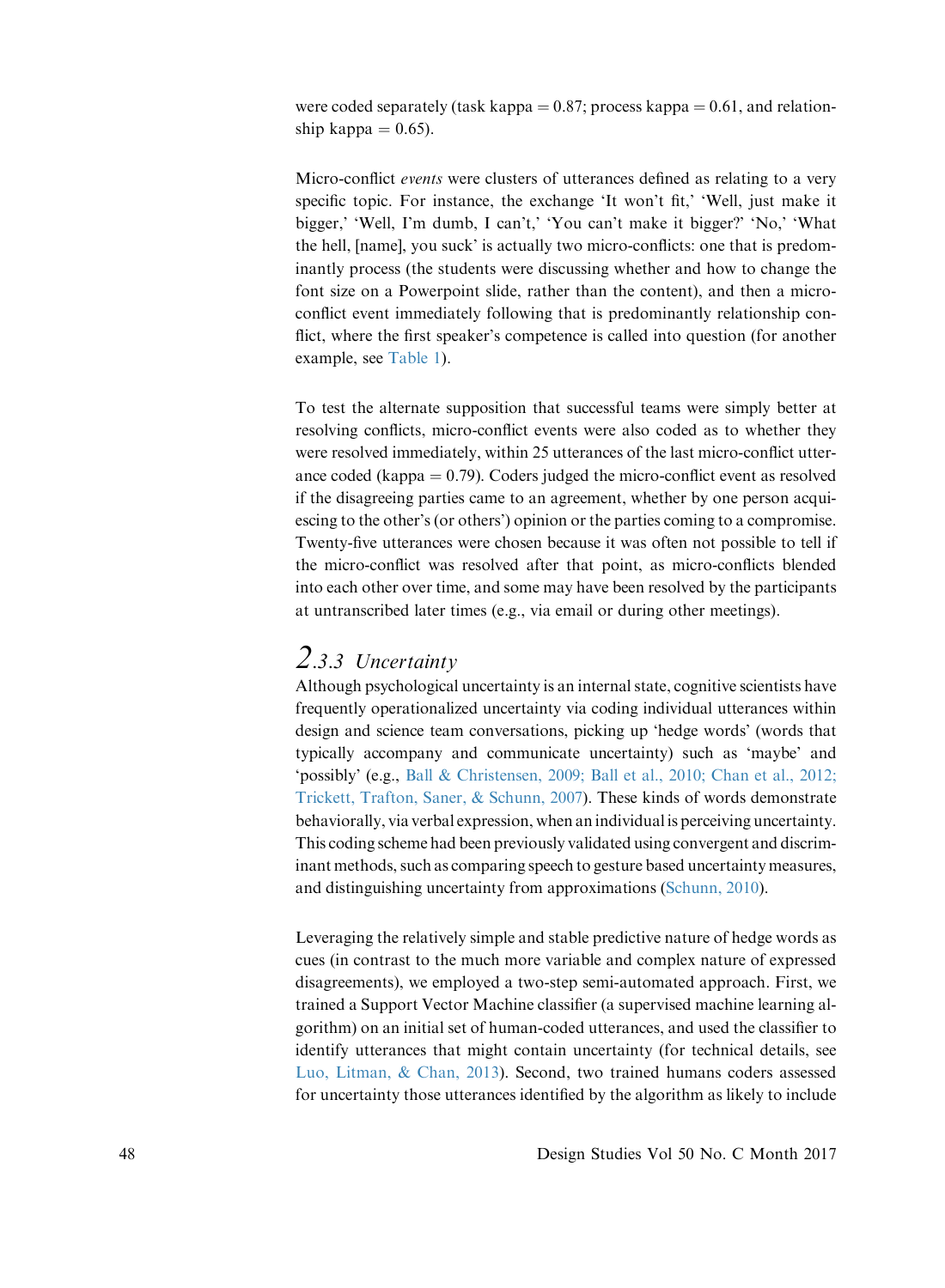<span id="page-10-0"></span>

|  |  |  | Table 1 Segmented transcript with uncertainty (italics) and micro-conflict (bold) codes |  |  |  |
|--|--|--|-----------------------------------------------------------------------------------------|--|--|--|
|--|--|--|-----------------------------------------------------------------------------------------|--|--|--|

| <b>Speaker</b>                  | <i>Utterance</i>                                                                                                                                                                                                                                           | Conflict type                                                    |
|---------------------------------|------------------------------------------------------------------------------------------------------------------------------------------------------------------------------------------------------------------------------------------------------------|------------------------------------------------------------------|
| 4<br>4                          | I thought yeah<br>It would be cool to put some little hydroelectric power generators                                                                                                                                                                       |                                                                  |
| 3                               | Yeah                                                                                                                                                                                                                                                       |                                                                  |
| 4<br>4                          | You know those little mini ones<br>Right                                                                                                                                                                                                                   |                                                                  |
| 3<br>3                          | That would be uh<br>And those, these like micro-generators                                                                                                                                                                                                 |                                                                  |
| 3<br>3<br>3<br>3<br>3<br>3<br>3 | They'd be enough to power maybe a light<br>But not a battery<br>You know like the overall cost of electricity would not be decreased<br>I don't think<br>But then again these are like<br>They seem to be high cost solutions<br>These generators you know | Task, onset<br>Task<br>Task<br>Task<br>Task<br>Task<br>Task, end |
| 4                               | Mmhmm                                                                                                                                                                                                                                                      |                                                                  |
| 1                               | Yeah                                                                                                                                                                                                                                                       |                                                                  |
| 3                               | Putting in generators                                                                                                                                                                                                                                      |                                                                  |
| 2<br>2                          | Yeah with that liquid water thing<br>Just that some people have their tanks underground too?                                                                                                                                                               |                                                                  |
| 4                               | Mmhmm right                                                                                                                                                                                                                                                |                                                                  |
| $\overline{c}$                  | So you wouldn't be able to do that                                                                                                                                                                                                                         |                                                                  |
| 3<br>3<br>3                     | But perhaps<br>Perhaps that instead of marketing it as an individual solution<br>Maybe it could be a solution for an entire group of people, community, building                                                                                           |                                                                  |
| 2<br>2                          | I think that was one of the things<br>That was just probably the only good thing on this paper                                                                                                                                                             |                                                                  |
| 3                               | Yeah?                                                                                                                                                                                                                                                      |                                                                  |
| 2<br>$\overline{2}$             | Yeah it was<br>It said something about                                                                                                                                                                                                                     |                                                                  |

Note. From Team 20070106. Speakers are numbered based on who spoke first in a transcript. Blocks indicated by section divides. Conflict types are the dominant type at that utterance.

> uncertainty. This process saves time and coder effort given the massive dataset, and it also helps to avoid coder drift and decreased validity and reliability due to fatigue. Inter-rater reliability was high (Cohen's kappa  $= 0.80$ ). Table 1 presents an example of both conflict and uncertainty from a team that was tasked with creating a product that could be attached to a light bulb socket and indicate the power usage, with the end goal of informing consumers of their energy consumption.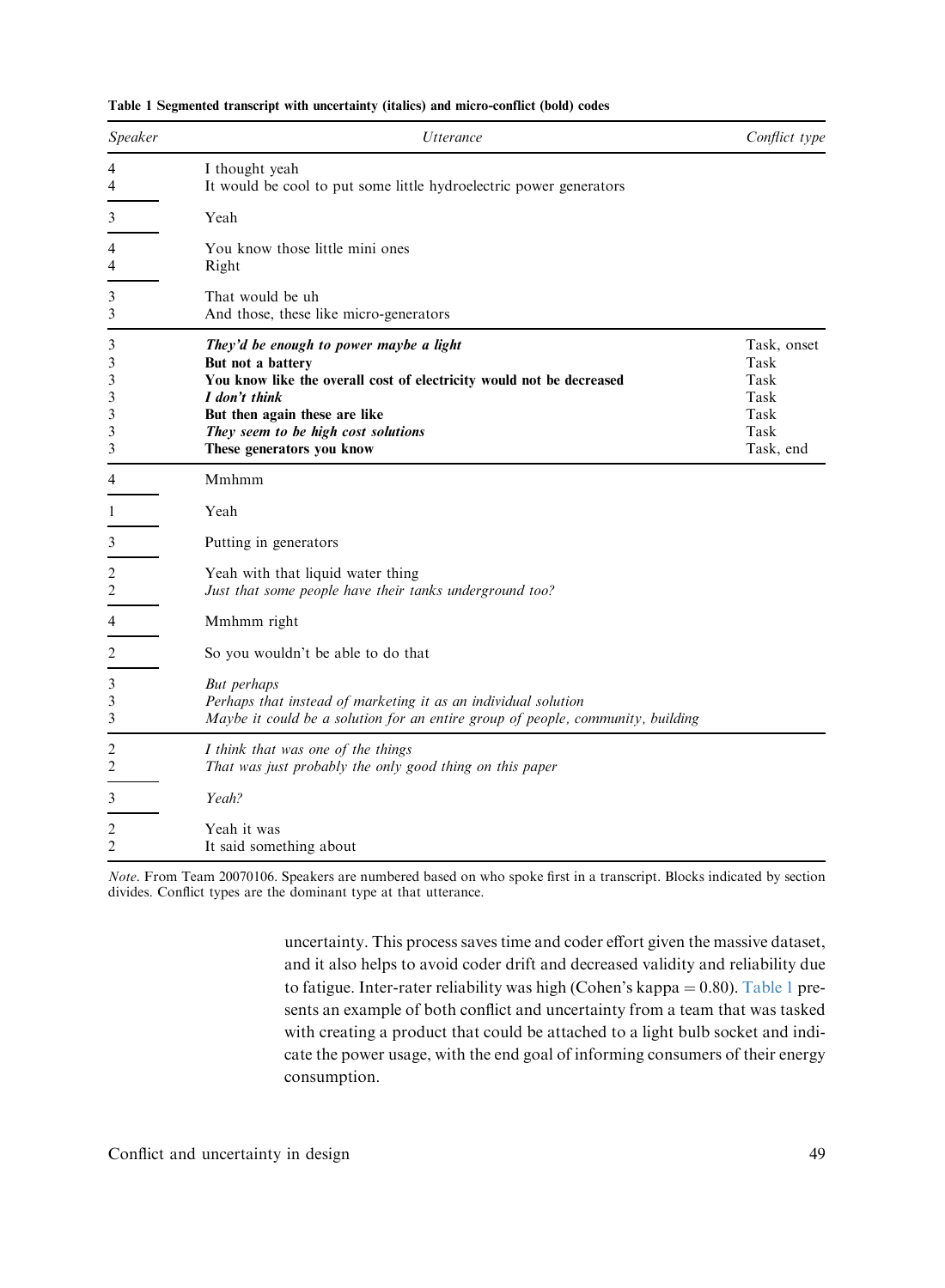# 2.4 Analyses

### 2.4.1 Blocks, video clips, and teams as three-level nested data

As the goal was to examine the effects of disagreement on *subsequent* uncertainty, we needed a data structure that supported time-lagged analyses. We created segmented blocks centered on the incidents of the independent variable, conflict. This event-centering strategy ensures that the predictor block (i.e., conflict events) would be relatively homogenous in its content, and the dependent blocks would be standardized in length ([Paletz et al., 2013\)](#page-28-0). Blocks were created by (1) identifying the conflict event (or contiguous conflict events), (2) segmenting the 10 utterances before and after each conflict event as two additional blocks, and (3) breaking up the rest of the clips into successive blocks of 10 utterances, each ending at the 10th utterance, the end or beginning of the clip, or with the next conflict. Ten-utterance long blocks were chosen because initial descriptive visualizations suggested that was the best grain size for observing fluctuations in uncertainty. Previous analyses of temporal patterns of uncertainty in other datasets suggested that uncertainty in design teams tends to show significant rises and declines in windows of 15-30 utterances (e.g., [Chan et al., 2012; Christensen & Schunn, 2009\)](#page-26-0). As uncertainty involves some problem solving prior to uncertainty resolution, we conducted analyses at two lags: both  $0-10$  utterances before the dependent variable (first block, Lag1) and  $11-20$  utterances before the dependent variable (second block, Lag2). The number of utterances rather than time was the unit of analysis because the focus of the study was on expressed behavior. That noted, 20 utterances also represented roughly 1 min after the end of a micro-conflict, so the first lagged block was at about  $0-30$  s after the conflict, and the second at about  $30-60$  s.

### 2.4.2 Statistical analyses

Most regression analyses assume that (1) data points are independent, and (2) that the dependent variable is continuous and normally distributed. Both of these assumptions were violated with these data. First, these data are nestedblocks within video clips within teams—such that data points were not independent. Second, the main dependent variable was count data, which is skewed (mostly zeroes, then ones, etc.). Thus, we employed statistical analyses that appropriately accounted for both these features: three-level hierarchical linear modeling, time-lagged, variable exposure overdispersed Poisson models using HLM7 (7.01) software ([Raudenbush, Bryk, & Congdon, 2013](#page-29-0)).<sup>[1](#page-24-0)</sup> We used three-level hierarchical linear modeling to account for the inherent dependence of having blocks (Level 1) within video clips (Level 2) within teams (Level 3) and to handle unequal cell sizes [\(Raudenbush & Bryk, 2002](#page-29-0)).<sup>[2](#page-25-0)</sup> The segmentation method resulted in 3969 blocks at Level 1, 59 video clips at Level 2, and 21 teams at Level 3. Overdispersed Poisson models were necessary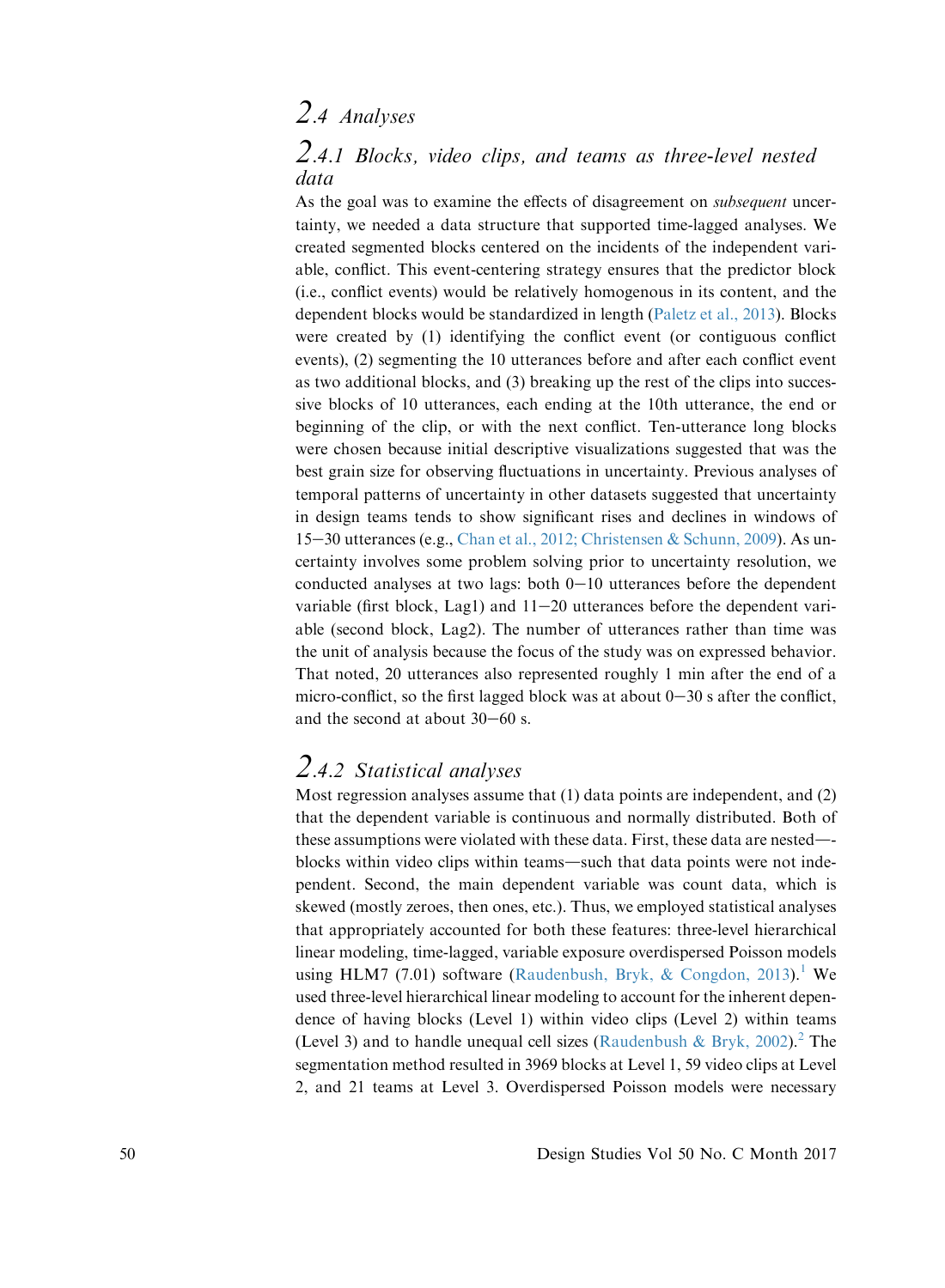because the main dependent variable was count data (number of uncertainty utterances in a block), and its variance (2.0) was greater than its mean (1.5;  $\sigma^2$  was 1.1 instead of 1). *Variable exposure* Poisson accounts for the number of utterances being different for different blocks because the block creation process drew from naturalistic data (e.g., endings of clips, beginnings of new conflict events). $3$ 

We employed time-lagged analyses, such that uncertainty in one 10-utterance block was predicted by the presence/absence of conflict, or a particular conflict, at either Lag1  $(1-10$  utterances *before*) or Lag2  $(11-20)$  utterances before). In creating the models to test our research questions, the timelagged conflict to uncertainty tests were at Level 1 (blocks). The binary low/ high success variable was a main effect at the team level (Level 3) and a moderator at the team level on the block level conflict variables (interaction between Level 3 and Level 1 variables; Figure 1).

Before examining our independent variables, we tested for the significance of several covariates that were plausibly connected to uncertainty or conflict and therefore could be potential third-variable confounds. At Level 1, we tested the percentage of on-task talk that was about the product itself (rather than, say, presentations or planning); the average number of words per utterance in that block, in order to control for underlying number of words available to be coded; and the number of speakers in the block, in order to control for uncertainty due to more people participating in the conversation. At Level 2, we tested the number of uncertainty on-task utterances in the overall video clip, the number of people at the meeting, the presence of a non-team member (e.g., a client or faculty advisor), and two gender composition vectors (to



Figure 1 Three-level data structure of lagged blocks, clips, teams, and team success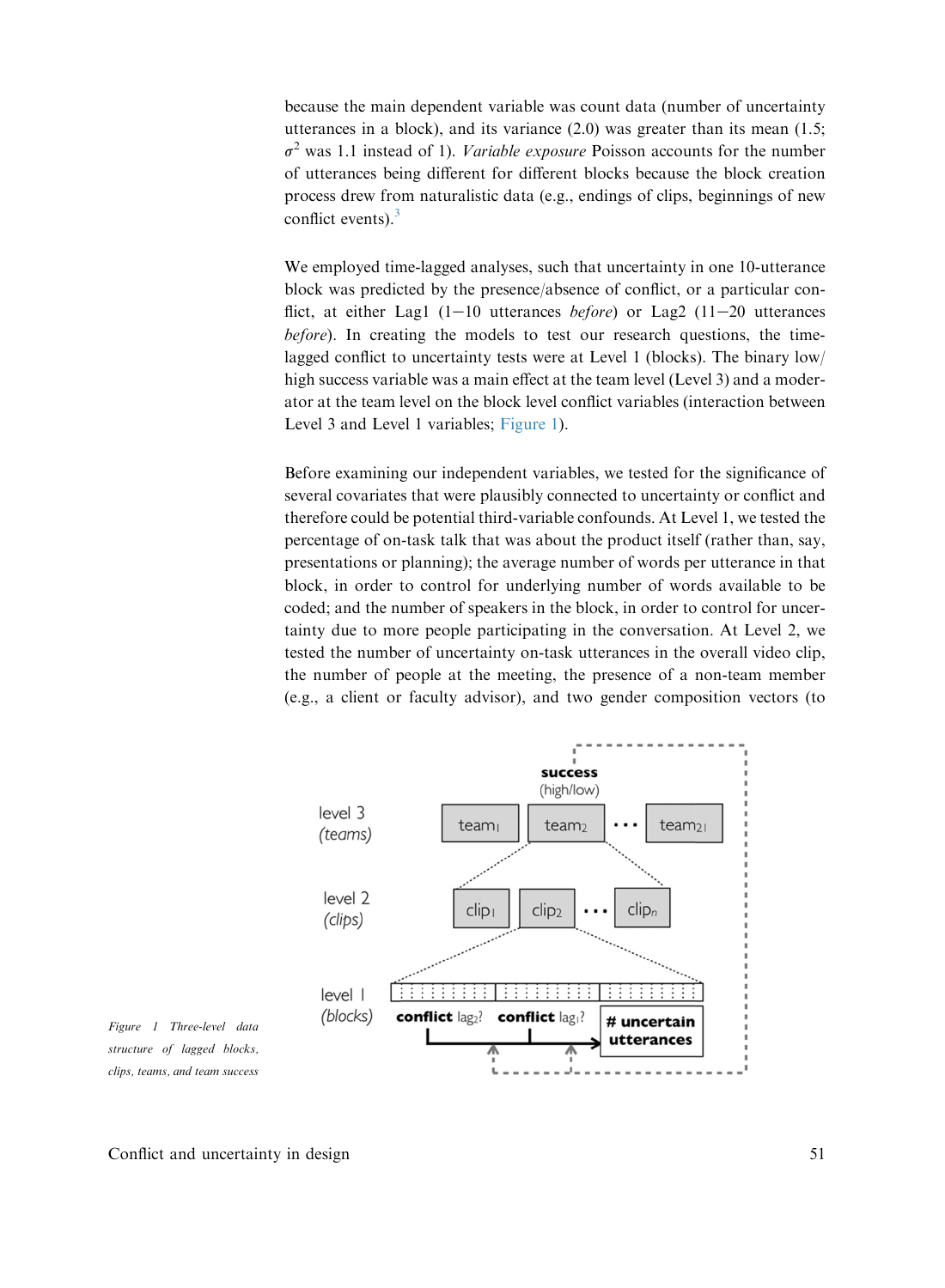account for the three types of clip gender compositions). At Level 3, we tested the binary success variable, two team-level gender composition vectors, and the size of the team. Gender composition for both the conversational clip and the team was examined because of the known positive relationship between the percent of women in a team and collective intelligence ([Woolley,](#page-30-0) [Chabris, Pentland, Hashmi, & Malone, 2010\)](#page-30-0), which could then be associated with team success or other team processes. We first tested the potential covariates at Level 1, then those significant at Level 1 with Level 2, then those significant at Levels 1 and 2 with Level 3. Potential covariates had to be statistically significant to be kept in the final covariate model. Two Level 1 variables passed these tests: the average number of words per utterance and the number of speakers in the block, both of which were positively associated with the presence of uncertainty. In keeping with standard practices, Lag2 effects always controlled for Lag1 parallel variables, and interaction effects always controlled for their respective main effects, regardless of statistical significance.

When a significant interaction effect with team success occurred, we also tested for the main effects of micro-conflicts on subsequent uncertainty for the dataset broken up into low and high success teams (i.e., we conducted simple effects analyses to better understand significant interactions).

# 3 Results

We first describe the frequency of design team uncertainty in the data set. We then present the relationship between different kinds of design team conflict on subsequent uncertainty levels, as well as the moderation tests with team success.

### $3.1$  Frequency of uncertainty and micro-conflicts

At the block level, uncertainty occurred relatively frequently, with 70% of the 3970 blocks having uncertainty, but with a wide variety in amount of uncertainty in a block: range  $0-14$ . In contrast, conflict was less common: only 6% of the 3970 blocks had conflict. Of the 244 blocks coded as having conflict in them, 65% had at least one utterance of task conflict, 57% had at least one utterance of process conflict, and 12% had at least one utterance of relationship conflict. The relationship micro-conflict frequency  $(1\%$  of all blocks) was insufficient for use in these analyses.

Importantly, as noted in subsequent sections, there were no differences by team success on the simple prevalence of uncertainty or overall conflict, task conflict, or process conflict. Further, more successful teams were not simply better at resolving conflicts: At the team level, the proportion of quickly resolved conflict events out of all on-task conflicts were the same between the more successful ( $M = 0.54$ ,  $SD = 0.27$ ,  $n = 10$ ) and less successful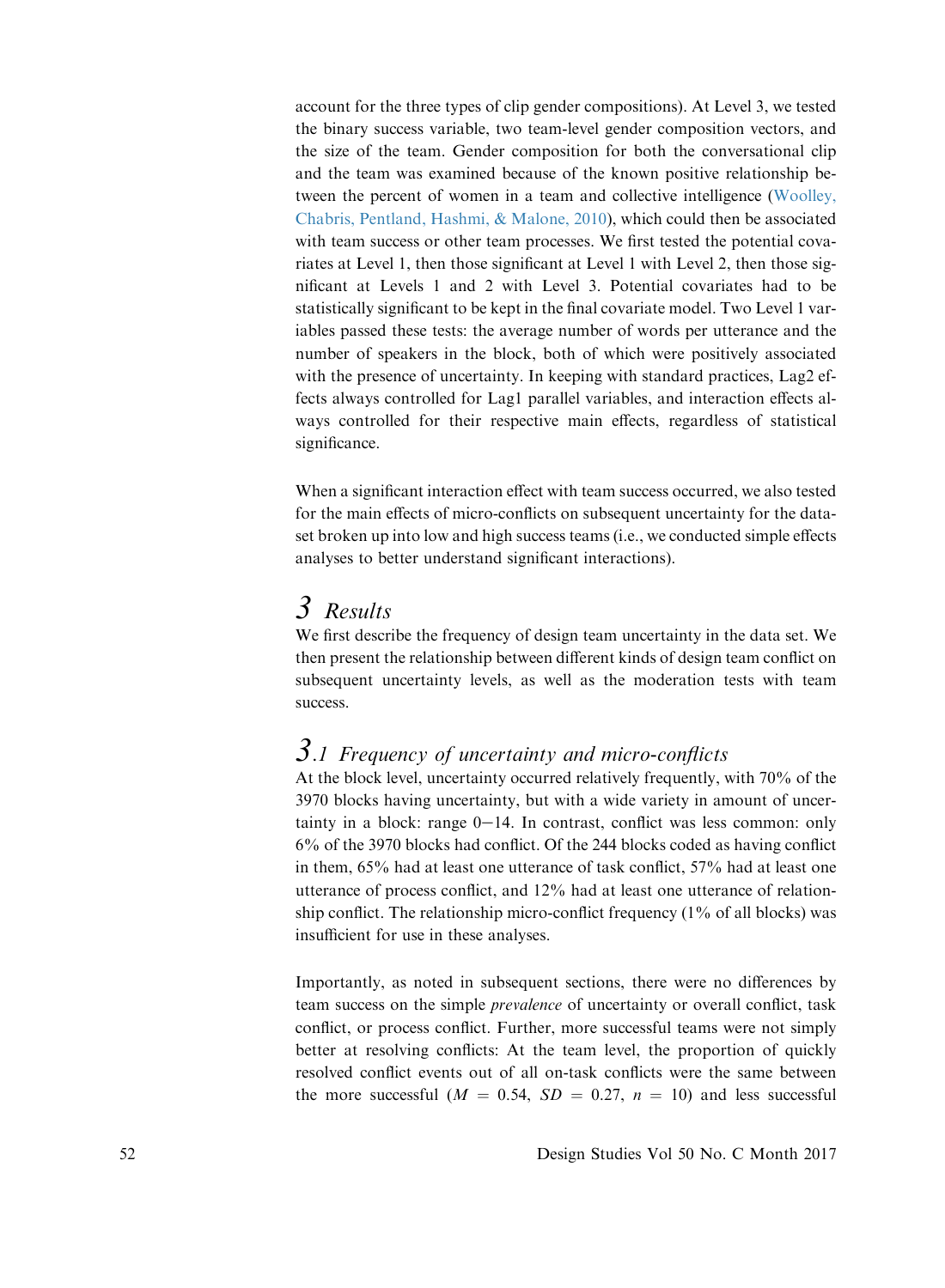$(M = 0.71, SD = 0.22, n = 11)$  teams,  $t(19) = 1.57, p = 0.13<sup>4</sup>$  $t(19) = 1.57, p = 0.13<sup>4</sup>$  $t(19) = 1.57, p = 0.13<sup>4</sup>$  With uncertainty as the dependent variable using the analysis technique noted previously, and the covariates of number of words per utterance and number of speakers, there was a non-significant relationship trending in the negative direction between concurrent uncertainty and conflict, with a large confidence interval. This analysis suggests what the coding procedure implied—that there was no reli-able relationship between uncertainty and conflict in the same block.<sup>[5](#page-25-0)</sup>

## $3.2$  Relationship between conflict, team success type, and uncertainty

## 3.2.1 Overall conflict

First, we tested whether conflict one block or two blocks earlier (Lag1 and Lag2) had significant main effects on subsequent uncertainty and then whether they had significant interactions with the team success variable. Team success alone was not related to uncertainty (i.e., both low and high success teams had similar rates of uncertainty). The interaction of conflict at Lag1 with team success was not significant. However, at Lag2, there was a significant interaction: high success teams had less uncertainty following micro-conflicts, compared with low success teams, which had relatively more uncertainty following micro-conflicts (see Table 2, [Figure 2\)](#page-15-0).

## 3.2.2 Micro-conflict by subtype

We then repeated these analyses for task and process conflict. These microconflict types were not mutually exclusive, but were negatively correlated with each other: Blocks with task conflicts were less likely to have process conflicts,  $X^2(1, 239) = 49.82, p < 0.001$ , phi = -0.46 (at Lag2).<sup>[7](#page-25-0)</sup> Thus, testing them

Table 2 Full model of micro-conflict and team design success on uncertainty

| Variable                               | Event rate ratio (95% confidence ratio) |  |  |
|----------------------------------------|-----------------------------------------|--|--|
| Intercept, $\gamma_{000}$ <sup>a</sup> | $0.17(0.13, 0.22)$ ***                  |  |  |
| Average words per utterance            | $1.07(1.05, 1.09)$ ***                  |  |  |
| Speakers in block                      | $1.26$ $(1.20, 1.32)$ ***               |  |  |
| Conflict Lag1                          | 0.95(0.87, 1.05)                        |  |  |
| Conflict Lag2                          | $1.09(0.99, 1.20) +$                    |  |  |
| Team Success $(L-3)^a$                 | 1.06(0.83, 1.34)                        |  |  |
| Conflict Lag2 $\times$ team success    | $0.78(0.65, 0.95)^*$                    |  |  |
| Low success teams                      |                                         |  |  |
| Conflict Lag $2^b$                     | 1.09(0.94, 1.26)                        |  |  |
| High success teams                     |                                         |  |  |
| Conflict Lag $2c$                      | $0.85(0.72, 1.01) +$                    |  |  |

Note. +0.10 > p > 0.05; \* p < 0.05; \*\*\* p < 0.001. Degrees of freedom (df) = 3736 unless otherwise noted.<br>
a df = 23.<br>
b df = 1951.<br>
c df = 1782.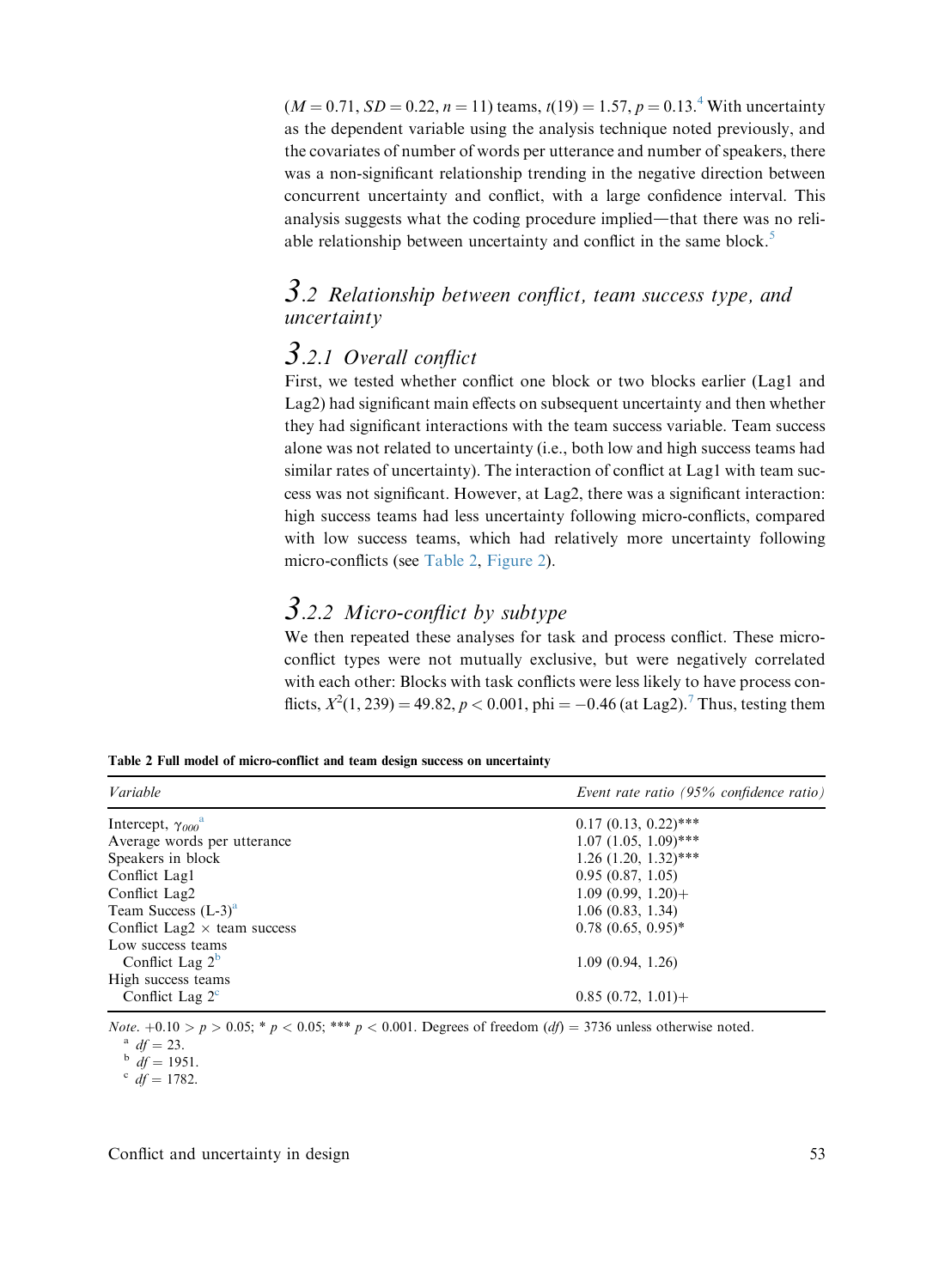

<span id="page-15-0"></span>Figure 2 Predicted number of uncertain utterances by team success and time-lagged micro-conflict, controlling for  $covariates^6$  $covariates^6$ 

separately gives a more complete view and helps us determine whether the effect is the same for different kinds of conflict.

For task conflict, we found that, consistent with the analyses of overall conflict, there were no significant main effects of team success ( $p > 0.60$ ), task conflict Lag1 ( $p > 0.80$ ), and task conflict Lag2 ( $p > 0.40$ ) on subsequent uncertainty, controlling for the significant covariates. However, task conflict Lag2 had a significant interaction with the team success variable ( $p < 0.05$ ), again showing decreasing uncertainty after task conflict in high success teams but increasing uncertainty after task conflict in low success teams [\(Figure 3A](#page-16-0)).<sup>[8](#page-25-0)</sup>

Process conflict Lag2 has the same interaction effect with team success [\(Table 3](#page-16-0)) with growing uncertainty in low success teams and decreasing uncertainty in high success teams following process conflict two blocks earlier [\(Table 3,](#page-16-0) bottom rows, [Figure 3B](#page-16-0)).

[Tables 4 and 5](#page-17-0) are illustrative examples of two micro-conflict events and the uncertainty that followed them. One team, which did not fare well on its final success score, was tasked with investigating how to put a radio-frequency identification chip and antenna (RFID technology) in drill bits used in manufacturing. As they disagreed about the optimal size they needed, that discussion raised other elements of their task that were uncertain [\(Table 4](#page-17-0)).

In the second example, a successful team was working on a presentation and had a minor task disagreement about what the summary should include, with one team member noting it should be a summary of the whole paper. They quickly moved on to discussing in colorful terms how they would do that, with very little uncertainty ([Table 5](#page-18-0)). While Speaker 1 raised the initial micro-conflict, the little uncertainty being communicated seems to be hedges against seeming too dominant, rather than uncertainty about any underlying issues.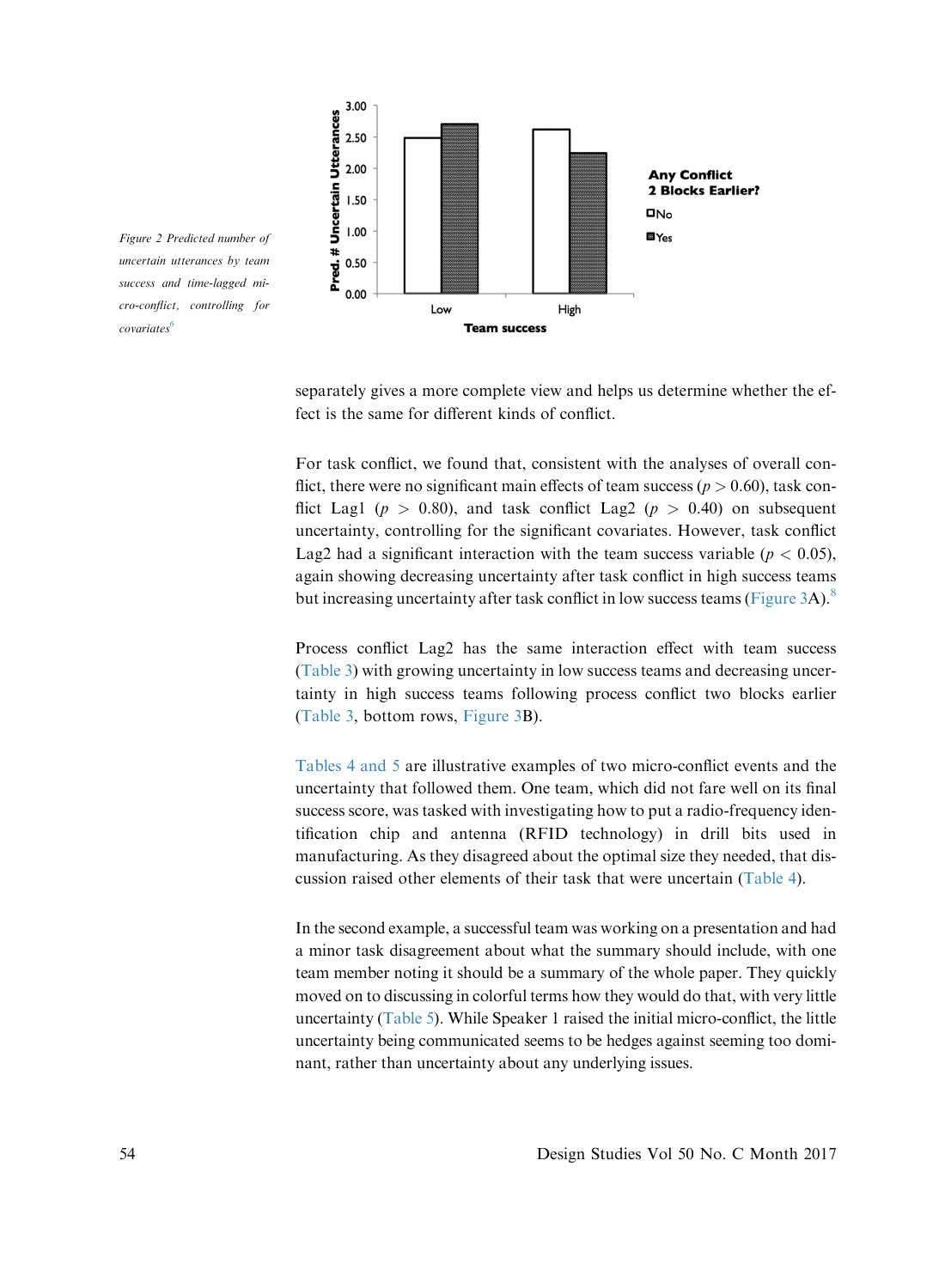<span id="page-16-0"></span>

Figure 3 Predicted number of uncertain utterances by team success and time-lagged (A) task and (B) Process microconflict, controlling for covariates

Table 3 Process micro-conflict and team success on uncertainty

| Variable                                    | Event rate ratio (95% confidence ratio) |  |  |
|---------------------------------------------|-----------------------------------------|--|--|
| Intercept, $\gamma_{000}$ <sup>a</sup>      | $0.17(0.13, 0.22)$ ***                  |  |  |
| Average words per utterance                 | $1.07(1.04, 1.09)$ ***                  |  |  |
| Speakers in block                           | $1.26$ $(1.20, 1.32)$ ***               |  |  |
| Process conflict Lag1                       | 0.91(0.77, 1.08)                        |  |  |
| Process conflict Lag2                       | $1.16$ (1.03, 1.30)*                    |  |  |
| Team success $(L-3)^a$                      | 1.06(0.83, 1.34)                        |  |  |
| Process conflict Lag2 $\times$ team success | $0.62$ $(0.50, 0.78)$ ***               |  |  |
| Low success teams                           |                                         |  |  |
| Process conflict Lag $2^b$                  | $1.17(0.99, 1.38) +$                    |  |  |
| High success teams                          |                                         |  |  |
| Process conflict Lag 2 <sup>c</sup>         | $0.72(0.54, 0.95)^*$                    |  |  |

Note. +0.10 > p > 0.05; \* p < 0.05; \*\*\* p < 0.001. Degrees of freedom (df) = 3736 unless otherwise noted.<br>
a df = 23.<br>
b df = 1951.<br>
c df = 1782.

Conflict and uncertainty in design 55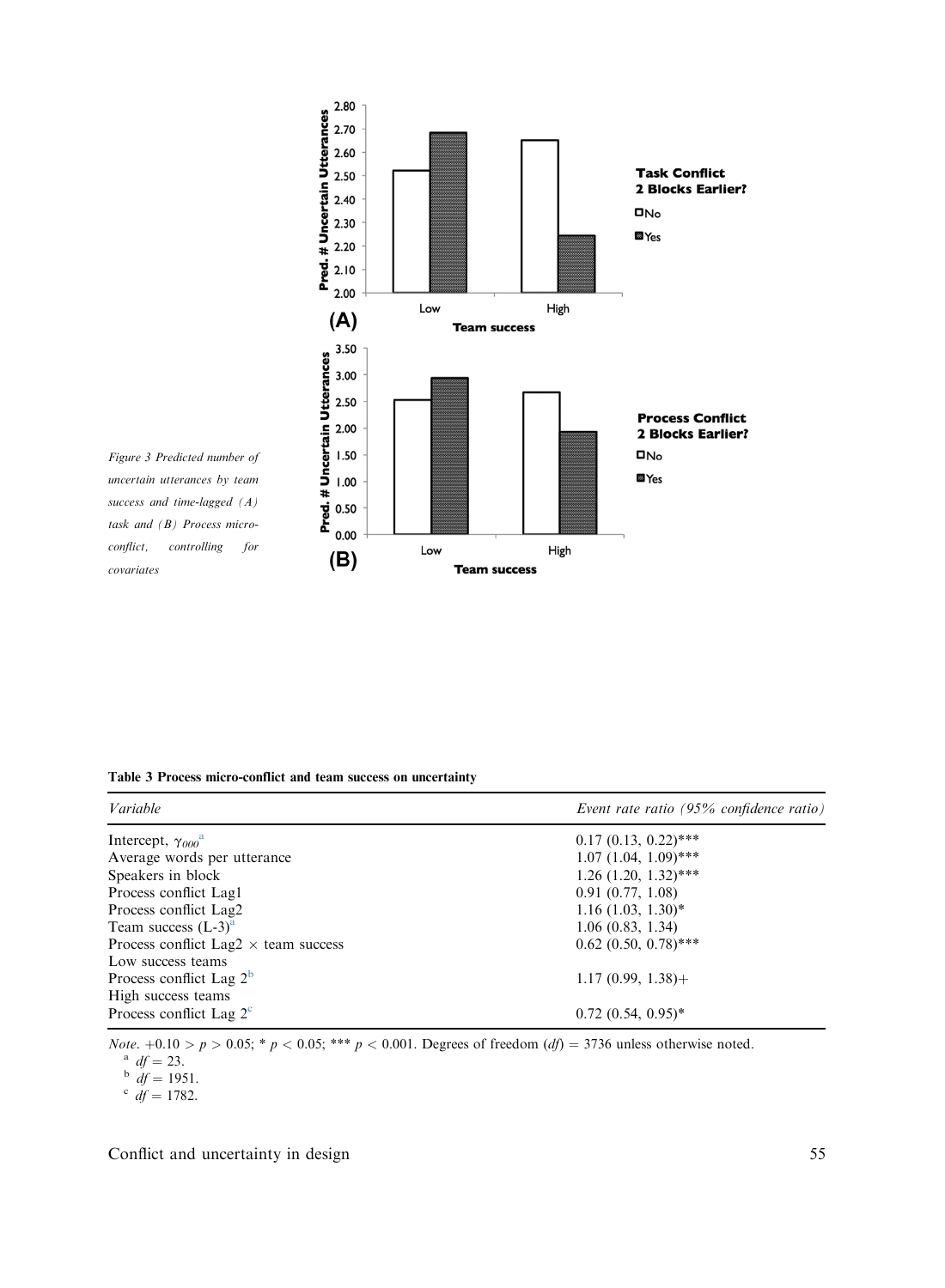| Speaker                                                                       | <i>Utterance</i>                                                                                                                                                                                                          | Conflict type               |
|-------------------------------------------------------------------------------|---------------------------------------------------------------------------------------------------------------------------------------------------------------------------------------------------------------------------|-----------------------------|
| $\overline{c}$<br>2<br>$\overline{c}$<br>$\overline{2}$                       | Let's find the biggest small drill bit we have,<br>if they're all the same,<br>I saw some $3-3.4s$<br>3.4 might do it, three seven                                                                                        |                             |
| 3<br>3                                                                        | These are<br>This is 3.4 here                                                                                                                                                                                             |                             |
| $\overline{2}$                                                                | This is too big                                                                                                                                                                                                           |                             |
| 1                                                                             | Well                                                                                                                                                                                                                      |                             |
| 1<br>1<br>1                                                                   | big is better for us<br>I think<br>Because that will give us more apoxy                                                                                                                                                   | Task, onset<br>Task<br>Task |
| $\overline{c}$<br>2                                                           | Well<br>This $\langle$ missing word $\rangle$                                                                                                                                                                             |                             |
| 3                                                                             | Yeah                                                                                                                                                                                                                      |                             |
| 1                                                                             | I think we may need $\langle$ missing word $\rangle$                                                                                                                                                                      |                             |
| $\overline{c}$                                                                | But I don't think this is the appropriate size                                                                                                                                                                            | Task                        |
| 3<br>3                                                                        | Right,<br>That looks a little big                                                                                                                                                                                         | Task<br>Task                |
| 4                                                                             | Little bit too big                                                                                                                                                                                                        | Task, end                   |
| 3<br>3<br>$\mathfrak{Z}$<br>$\overline{c}$<br>$\mathfrak{Z}$<br>3             | Would we be allowed to use these drill bits?<br>Because they are somehow not right<br>$\langle$ missing word $\rangle$ leave this to join together<br>I could have sworn we had some 3.4s<br>We do.<br>They're right here |                             |
| $\sqrt{2}$                                                                    | Okay                                                                                                                                                                                                                      |                             |
| 3<br>3<br>$\overline{c}$                                                      | And there is another set<br>Right here<br>We only got 6,                                                                                                                                                                  |                             |
| 2                                                                             | Better not to mess them up                                                                                                                                                                                                |                             |
| 3<br>3                                                                        | I don't know<br>What <missing word=""></missing>                                                                                                                                                                          |                             |
| $\overline{\mathbf{c}}$<br>$\overline{c}$<br>$\overline{c}$<br>$\overline{2}$ | Oh<br>These are too small,<br>These are what, 4.2<br>Yeah                                                                                                                                                                 |                             |

<span id="page-17-0"></span>Table 4 Example of unsuccessful team (ID 20070304) micro-conflict and uncertainty

(continued on next page)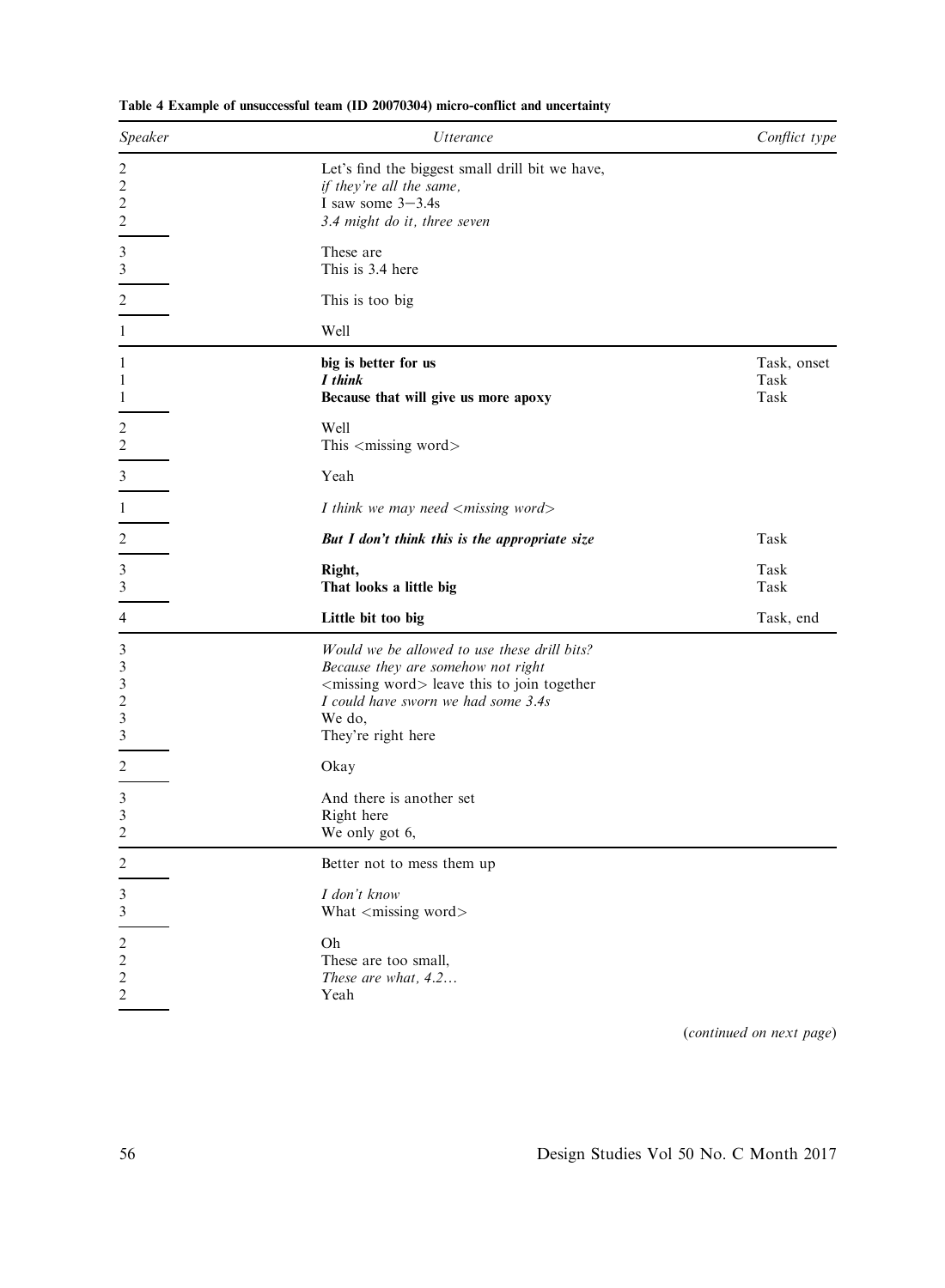<span id="page-18-0"></span>

| Table 4 ( <i>continued</i> ) |                                                    |               |
|------------------------------|----------------------------------------------------|---------------|
| Speaker                      | <i>Utterance</i>                                   | Conflict type |
| 1<br>-1                      | Yeah<br>I think that one we have would actually be |               |
| 2                            | The $72$                                           |               |
|                              | Yeah                                               |               |

*Note.* Bold = conflict: italic = *uncertainty*. Speakers are numbered based on who spoke first in a transcript. Blocks indicated by section divides. Conflict types are the dominant type at that utterance.

| Speaker                                                                                                       | <i>Utterance</i>                                                                                                                  | Conflict type            |
|---------------------------------------------------------------------------------------------------------------|-----------------------------------------------------------------------------------------------------------------------------------|--------------------------|
| 2                                                                                                             | So the conclusion should just be a summary of this kind of stuff <sup>a</sup>                                                     |                          |
| 1<br>1                                                                                                        | I think it's supposed to be a summary of the whole paper<br>Err the whole project                                                 | Task, onset<br>Task, end |
| 3                                                                                                             | You could do it like that                                                                                                         |                          |
| 1<br>1<br>1                                                                                                   | So it's just a bit more general<br>You don't have to<br>You should go into detail                                                 |                          |
| $\overline{\mathbf{c}}$<br>$\overline{\mathbf{c}}$<br>$\overline{c}$<br>$\overline{c}$<br>$\overline{2}$<br>2 | I know I can bullshit<br>But I want<br>I kinda want<br>Or meant to be<br>Uh, you know<br>Bullshit that everyone else has piled on |                          |
| 1<br>1                                                                                                        | Well you can kinda,<br>all you have to do for the conclusion is restate the summary                                               |                          |
| 2                                                                                                             | Great                                                                                                                             |                          |
| 1                                                                                                             | Just reword the $\langle$ missing word $\rangle$                                                                                  |                          |
| 2                                                                                                             | Cool                                                                                                                              |                          |
| 3                                                                                                             | So                                                                                                                                |                          |
| 1<br>1<br>1<br>1                                                                                              | That's pretty much<br>I guess what you should do tomorrow<br>I don't know<br>I wasn't really paying attention too much            |                          |

|  |  |  | Table 5 Example of successful team (ID 20070301) micro-conflict and uncertainty |
|--|--|--|---------------------------------------------------------------------------------|
|  |  |  |                                                                                 |

*Note.* Bold = conflict; italic = *uncertainty*. Speakers are numbered based on who spoke first in a transcript. Blocks indicated by section divides. Conflict types are the dominant type at that utterance.

<sup>a</sup> Speaker is referring to cost calculation formulas

These examples are merely illustrative and should not replace either an indepth qualitative analyses or our statistical analysis. Indeed, for some kinds of psychological phenomena, explicit cognitive processes play a strong role, whereas for other psychological phenomena, implicit emotional/memory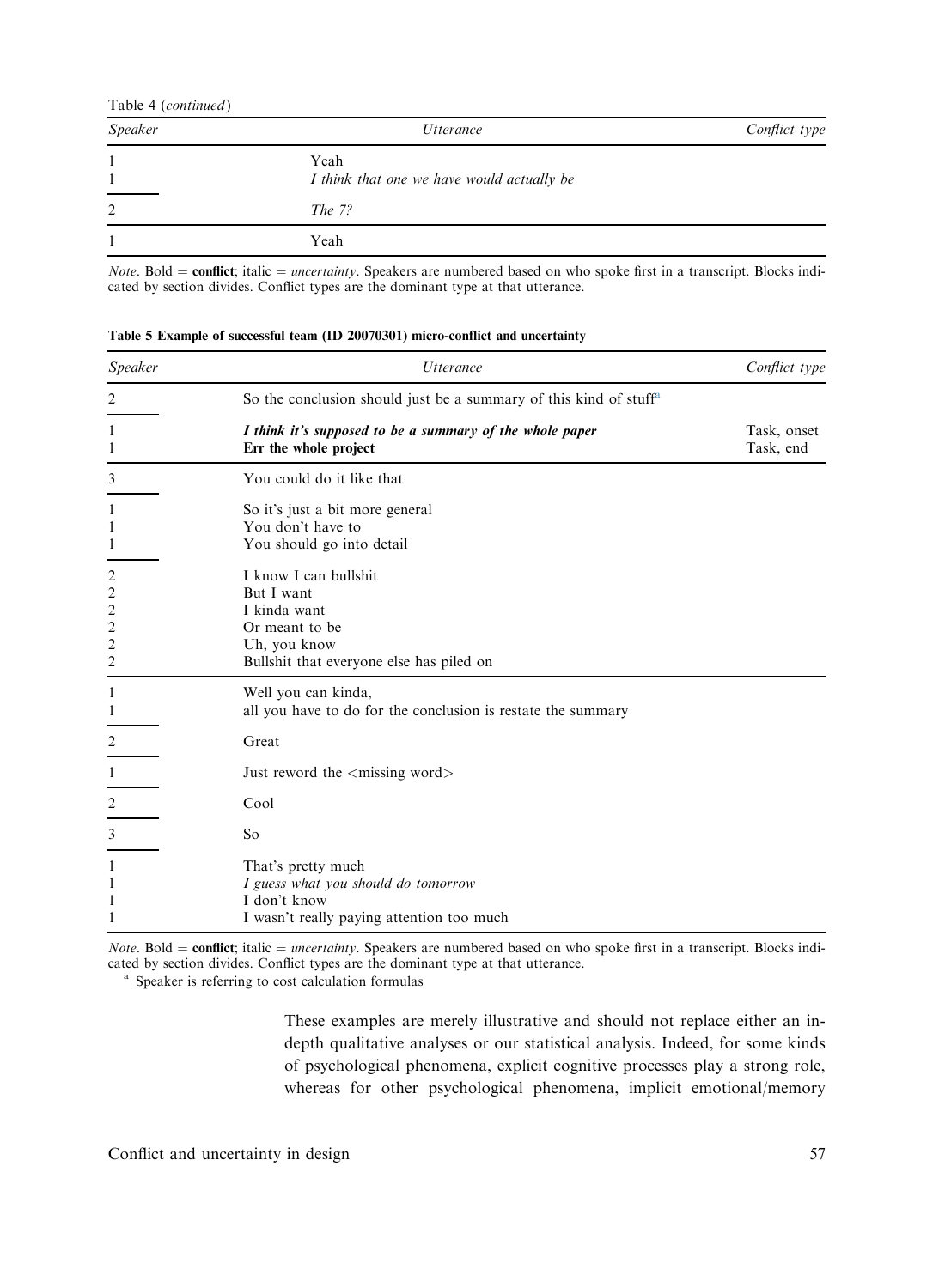processes play a role (e.g., priming effects or blocking effects in memory). In the case of implicit processes, statistical evidence, as we used, may be more revealing than qualitative analyses of specific speech. These examples show there is no simple explicit mechanism underlying the connection between uncertainty and conflict.

### $3.2.3$  Uncertainty and subsequent micro-conflicts

Because our data are observational, the temporal relationship between conflict and uncertainty could be explained by 'third variable confounds:' For example, it is possible that increases in task difficulty raise both conflicts and uncertainty (instead of conflict per se leading to decreases/increases in uncertainty). To rule out this alternative explanation, we also tested the effects of uncertainty (Lag1 and Lag2) on subsequent task and process conflicts, as well as the interaction of lagged uncertainty with type of team on conflict. If there are third variable confounds, the reverse temporal relationships should be found for the same conflict type-to-uncertainty connections obtained above.

We used HLM 7.01 to conduct three-level hierarchical logistic regression analyses, with dichotomous conflict variables as the dependent variables (presence of conflict or not) and percent of uncertainty utterances in the block (Lag1 and Lag2) as the independent variable. For all models, we controlled for three significant Level-1 covariates: number of speakers in the block, total number of words, and percent of on-task talk that was specifically about the hardware product itself. The gender variables (at either the meeting or team level) and eventual team success were not significantly related to any subtype of conflict. As with the earlier analyses, we controlled for potential main effects and Lag1 effects.

Controlling for those three covariates, we found no significant effects on overall conflict for either uncertainty Lag1 ( $p > 0.19$ ), uncertainty Lag2 ( $p > 0.10$ ), team success ( $p > 0.80$ ), or, most importantly, the interactions between team success and either uncertainty lag variable (Lag1,  $p > 0.32$ , Lag2,  $p > 0.15$ ). There was a significant positive main effect of uncertainty Lag2 on task conflict, odds ratio = 1.69 (1.01, 2.82),  $df = 3717$ ,  $p = 0.044$ . However, uncertainty Lag1 ( $p > 0.12$ ), team success ( $p > 0.34$ ), and, most importantly, the two interactions were not significant (success  $\times$  uncertainty Lag1,  $p > 0.64$ , X Lag2,  $p > 0.55$ ).<sup>[9](#page-25-0)</sup>

Of particular relevance, there was a marginally significant interaction between uncertainty Lag2 and the team success variable on process conflict, odds ratio = 0.076 (0.006, 1.035),  $df = 3717$ ,  $p = 0.053$ , when controlling for the three covariates, uncertainty Lag1 ( $p > 0.25$ ), uncertainty Lag2 ( $p > 0.17$ ), team success ( $p > 0.64$ ), and the interaction between success and uncertainty Lag1 ( $p > 0.22$ ). While this interaction echoed the interaction between process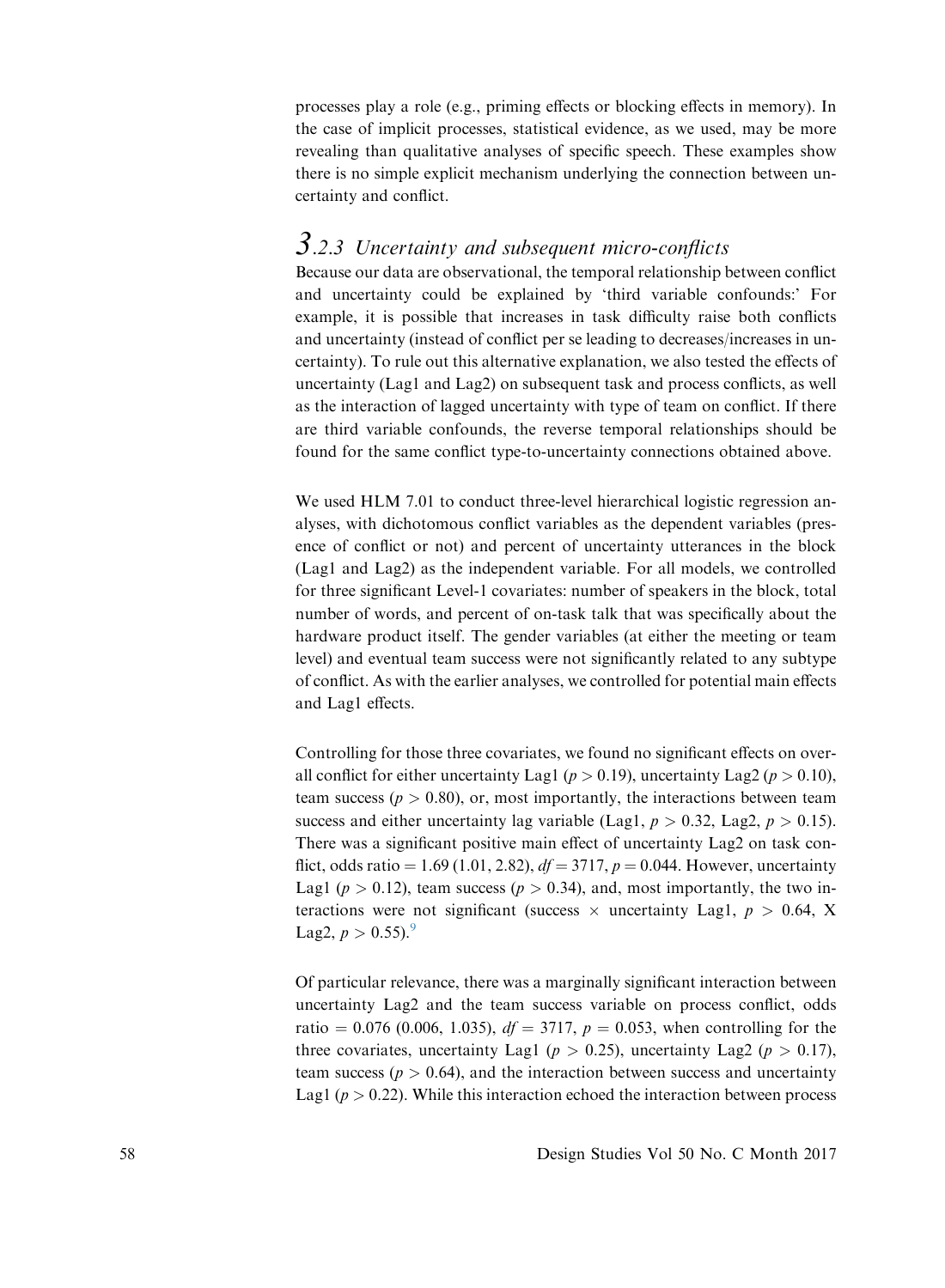conflict Lag2 and success on subsequent uncertainty, this interaction was much weaker in size and marginal in significance. Conducting analyses separately for low and high success teams, there were no significant relationships for uncertainty (Lag2) on process conflict ( $p_s > 0.18$ ).

## 3.2.4 Summary of findings

The general pattern of our findings was that, for high success teams, some micro-conflicts (particularly process conflicts) were negatively related to the prevalence of subsequent uncertainty, whereas for low success teams, some micro-conflicts were positively related to uncertainty in subsequent blocks. This interaction effect was significant for both task and process microconflict subtypes, even though these two types of conflict were negatively related to each other. Importantly, low and high success teams did not differ overall on their levels of uncertainty or any type of conflict; all teams had regular uncertainty and conflict. Instead, the differences by team success were specifically in the interrelationship between prior (Lag2) conflict and subsequent uncertainty. Further, there was no strong parallel interaction effect between uncertainty and success on subsequent conflict. Task conflict was significantly preceded by high uncertainty (Lag2) as a main effect, but this effect occurred for both types of teams. Thus, the observed temporal relationships between conflict and uncertainty cannot be explained by general co-occurrence patterns between conflict and uncertainty (e.g., triggered by a third variable confound).

## 4 Discussion

Using novel methods, this study provides evidence that successful and unsuccessful design team problem solving can be differentiated in terms of the nature of the temporal relationship between micro-conflicts between team members and subsequent psychological uncertainty. We observed that, in successful design teams, micro-conflicts decreased uncertainty, while in unsuccessful teams, micro-conflicts comparatively increased uncertainty. These correlational findings suggest a new hypothesized distinguishing factor between successful or unsuccessful problem solving: Successful teams may be achieving better problem solving by harnessing their disagreements to reduce individual uncertainty in the moment.

One might wonder whether our findings are simply another story about how successful teams are better at resolving conflicts. If this were true, the lower success teams should have displayed higher levels of conflict (or lower levels of uncertainty) overall, compared to the higher success teams. However, this was not the case: The lower success teams did *not* have significantly more conflict (of any type) or more uncertainty *overall* than the highly successful teams, including the proportion of quickly resolved conflicts. Thus, our findings cannot be explained by general differences in propensity to conflict or uncertainty in low vs. high success teams.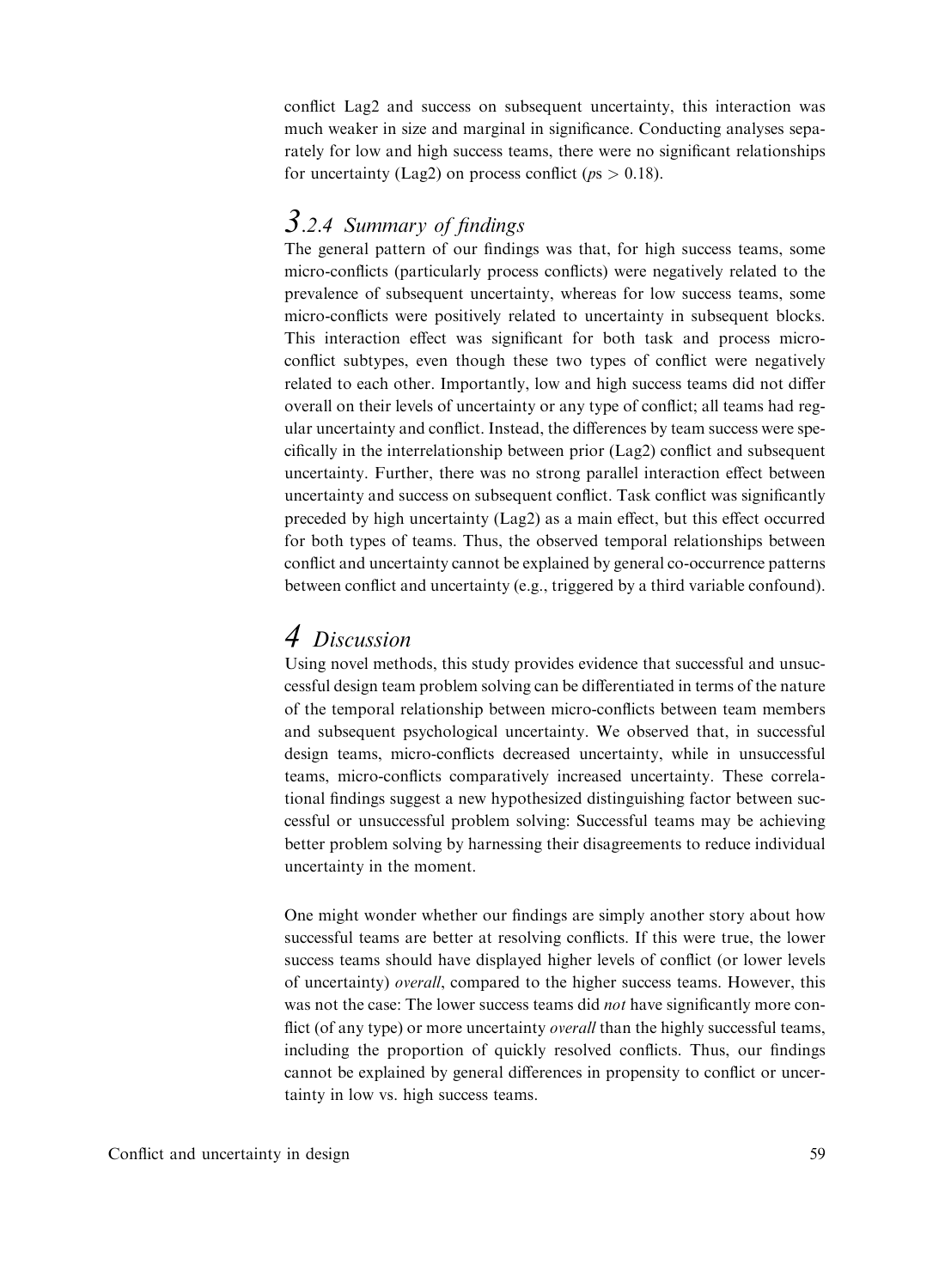## 4.1 Implications

This study makes a contribution to the design studies literature by enriching our understanding of successful design teams. This study deliberately examines brief, minor conflicts, and finds that for successful teams, microconflicts can be potentially beneficial by decreasing uncertainty. Uncertainty, particularly brief uncertainty, is not always negative, but it needs to be managed for problem solving to be successful ([Schunn & Trafton, 2012](#page-29-0)). For example, problem solving in ill-defined domains (a common situation in real-world engineering design problem solving) is inherently imbued with uncertainty related to problem detection, finding, and structuring ([Goel & Pirolli,](#page-27-0) [1992; Runco, 1994\)](#page-27-0), activities that occur early in the problem solving process [\(Mumford, Reiter-Palmon, & Redmond, 1994; Runco, 1994](#page-28-0)). In the course of solving a problem, this uncertainty is assessed, managed, and reduced. This study suggests that teams—specifically, design teams, which encounter a lot of uncertainty relative to other types of teams in organizations—may successfully manage uncertainty by iteratively raising and dealing with alternative conceptions in a way that helpfully reduces uncertainty in the moment, leaving time to address more issues that arise in problem solving.

This study also builds on other team cognition research. Within conversations, team members engage in problem solving, but also develop, challenge, and maintain underlying shared mental models. In particular, design teams are trained to engage in critical inquiry in order to effectively find and solve problems (Dym et al., 2005; Schön, 1983). Shared mental models occur when individual mental models are similar with regards to tasks and teamwork (e.g., [Burke, Stagl, Salas, Peirce, & Kendall, 2006; Johnson-Laird, 1980; Mathieu,](#page-26-0) [Heffner, Goodwin, Salas, & Cannon-Bowers, 2000](#page-26-0)). Both the accuracy and congruence of shared mental models have been identified as important aspects of group cognition and positively predictive of team performance (e.g., [Burke](#page-26-0) [et al., 2006; DeChurch & Mesmer-Magnus, 2010](#page-26-0)). Disagreements may arise due to differences in shared mental models [\(Bearman, Paletz, Orasanu, &](#page-25-0) [Thomas, 2010; Cronin & Weingart, 2007; Paletz & Schunn, 2010](#page-25-0)). Our findings suggest that for more successful teams, disagreements may be used in uncovering and settling these differences. As [Dong \(2005](#page-26-0), p. 458) noted, "Team communication reflects the formation of mutual expectations and shared understandings" (italics in the original). However, even with greater tolerance for disagreement, some design teams may get bogged down in irreconcilable issues. Differences in shared mental models—for instance, regarding an illdefined problem—may be too fundamental for some teams to overcome, and/or disagreement may uncover more underlying differences than the team is capable of handling, leaving a state of increased uncertainty. In particular, the examples noted previously illustrate that unsuccessful teams may be grappling with more challenging issues when they are disagreeing.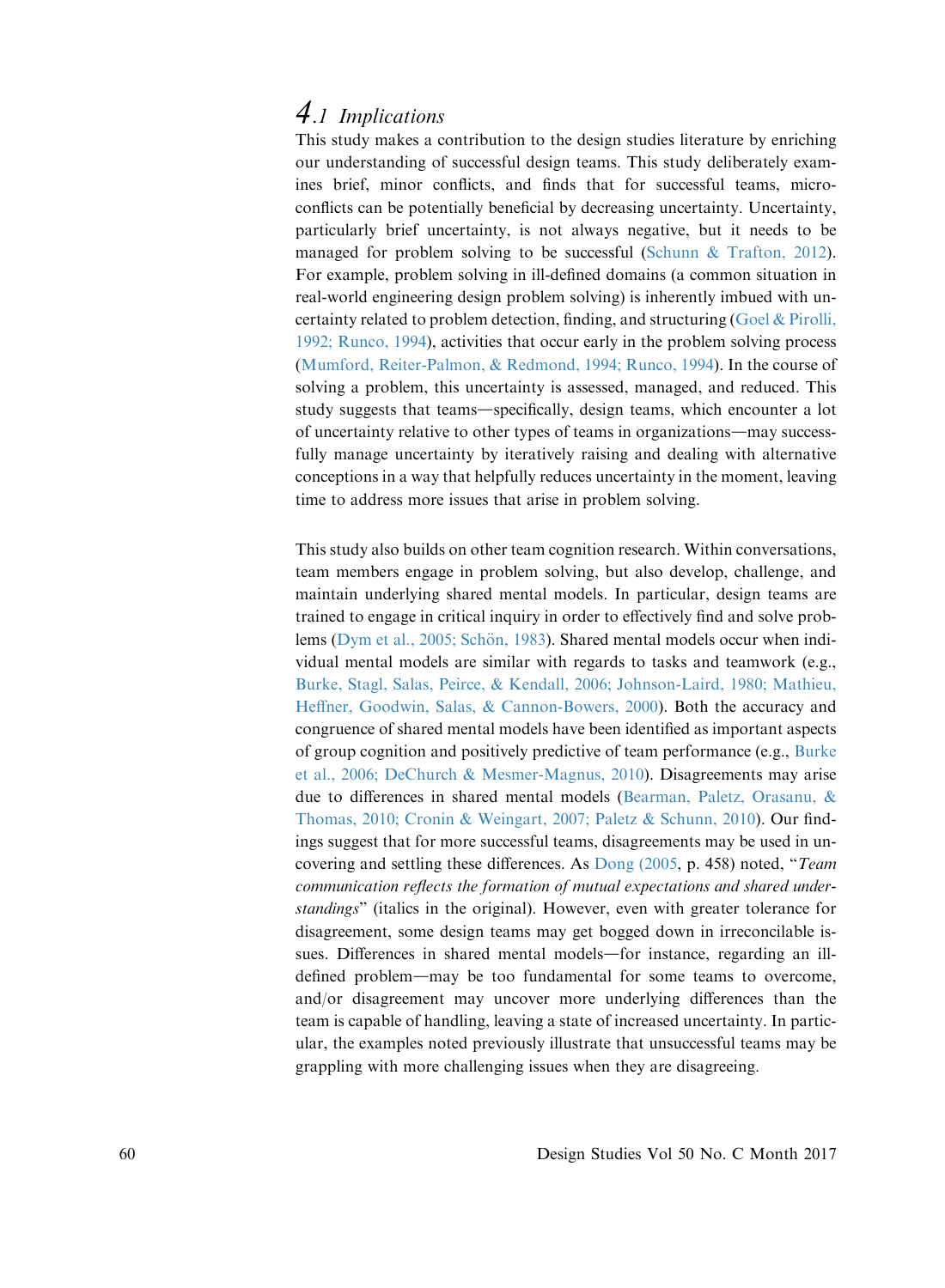While our data uncovered temporal relationships between conflict and subsequent uncertainty, they raise further questions about how disagreements might help design teams successfully manage individual uncertainty during complex problem solving. Our analyses of the reverse relationship generally did not support the simplest explanation: that disagreement and uncertainty simply co-occur. Thus, our data spur more theoretically interesting questions about the causal proximal and distal relationships between conflict and uncertainty. For example, are successful teams directly better at harnessing conflict for resolving uncertainty, such that they resolve uncertainty by increasing the information exchange during conflicts (i.e., information exchange is a mediator of the disagreement-uncertainty relationship)? Does conflict-driven uncertainty resolution better enable teams to achieve a shared understanding by the end of their project (e.g., [Agogino et al., 2006\)](#page-25-0)? Were the less successful teams reacting to disagreement with more tentativeness in order to manage and accommodate conflict [\(McDonnell, 2012\)](#page-28-0)? In addition, the effect for Lag2 rather than Lag1 suggests an incubation period is necessary: It may simply take time, after a disagreement, for individuals to hear and encode the disagreement and for that to affect uncertainty within individuals, before the change in uncertainty is spoken aloud.

One possibility is that conflict was associated with problem-solving techniques that then impacted uncertainty. This study aligns with emerging research findings from the design field and elsewhere suggesting that, despite general negative effects of self-reported conflict on team performance (e.g., [De Dreu &](#page-26-0) [Weingart, 2003\)](#page-26-0), brief or mild disagreements can, in the right circumstances, have positive outcomes on creativity and cognition ([Chiu, 2008a, 2008b;](#page-26-0) [Goncalo, Polman, & Maslach, 2010; Miron-Spektor, Efrat-Treister, Rafaeli,](#page-26-0) [& Schwartz-Cohen, 2011; Paletz et al., 2013; Todorova et al., 2014](#page-26-0)). For example, in a study on the Mars scientist conversations, process microconflicts were found to increase the likelihood of analogies soon after [\(Paletz et al., 2013\)](#page-28-0). Analogies are useful for team success and creativity [\(Dunbar, 1995, 1997\)](#page-27-0). Indeed, in successful multidisciplinary expert teams, problem-related analogies reduced uncertainty ([Chan et al., 2012](#page-26-0)), and analogies and mental simulations can be used to reduce uncertainty (Ball  $\&$ [Christensen, 2009\)](#page-25-0). These studies suggest that analogy and/or mental simulation, or other creative cognitive processes, may be possible mediators of the relationship between conflict and uncertainty. In addition, in our data, high uncertainty significantly preceded task conflict with no difference across types of teams, suggesting that uncertainty may serve as a prompt for, or in some indirect way lead to, task-related conflict and not for the other subtypes.

Finally, these findings have potential practical implications for design teams. Design teams, including student design teams like our sample and unlike some teams in other organizational settings, may be encouraged to disagree as part of their divergent search processes [\(Dym et al., 2005](#page-27-0)), such that brief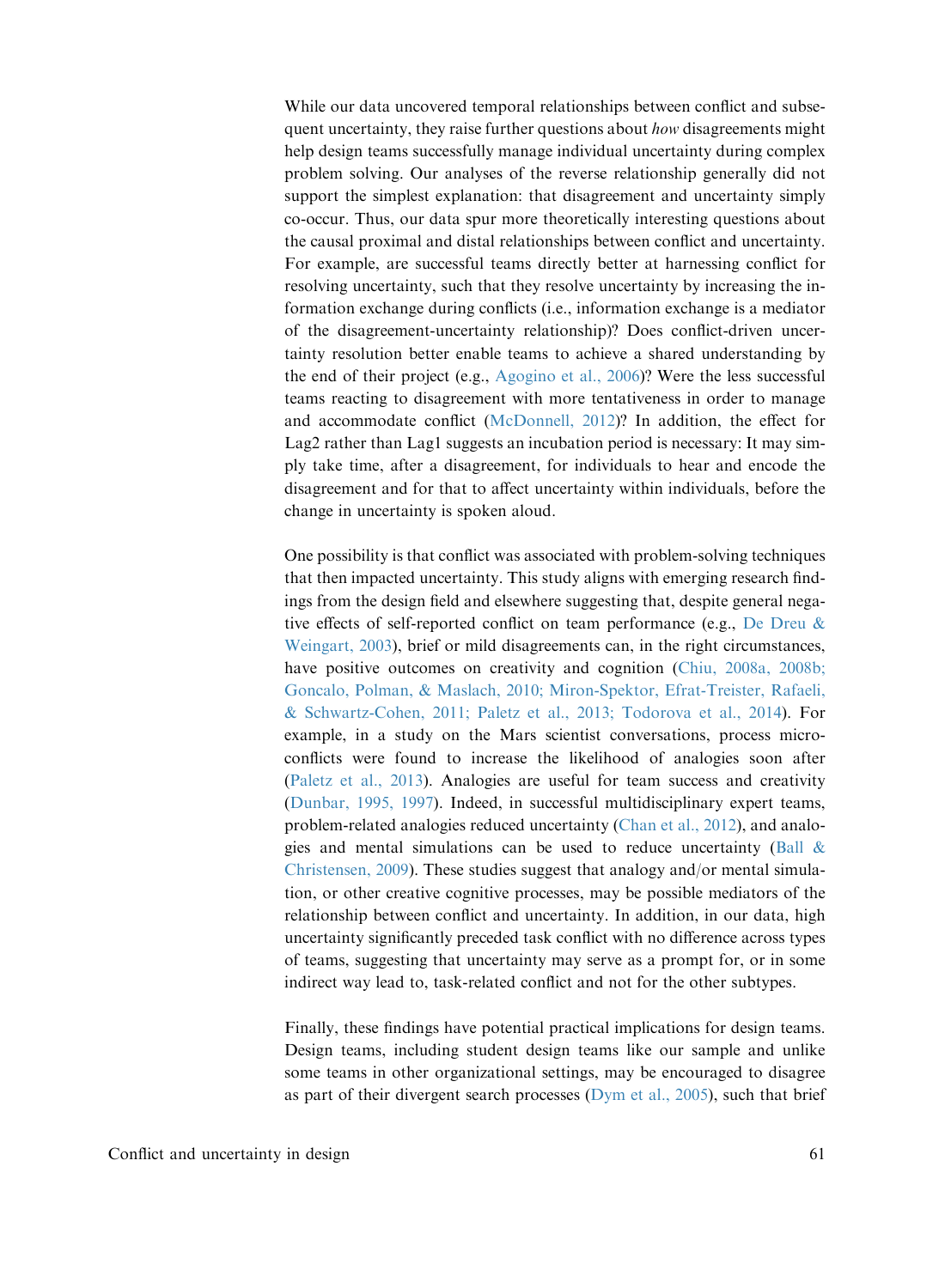conflicts may not be a source of anxiety. Indeed, their existence did not differ between successful and unsuccessful teams. However, harnessing conflict and gaining the best insights can still be a challenge: Team leaders should be aware of and channel what the teams do with that conflict in terms of improving cognition and uncovering or resolving uncertainty. In addition, in nonstudent teams, managers should also be aware of organizational- and project-level forces that can interfere with or enable shared understanding, as well [\(Kleinsmann & Valkenburg, 2008\)](#page-27-0). Taking a broader view, this study echoes that teams with greater difficulties in achieving shared mental models, such as a mental model of the problems themselves, may simply struggle more than other teams, and those other teams have an easier pathway to success.

## $4.2$  Limitations and future work

Successful and unsuccessful design teams may differ on many features, including their initial resources (material, intellectual, etc.); the difficulty of their tasks; their team processes (e.g., [Kauffeld & Lehmann-Willenbrock,](#page-27-0) [2012; Post, 2012\)](#page-27-0); their use of collaboration tools (e.g., [Jang & Schunn,](#page-27-0) [2012](#page-27-0)); and their ability to leverage external support. This study includes many controls to rule out reverse causality or these possible third variable explanations of the obtained relationships. For example, there were no significant effects for team or meeting gender composition or team size on the prevalence of uncertainty. Importantly, unsuccessful teams had essentially equal levels of uncertainty and disagreement as successful teams, removing the possible alternative explanation that the successful teams simply had less uncertainty or were less likely to disagree—though not what topics they were uncertain or disagreed about. Nevertheless, the issue of causality is not fully resolved. For example, even though successful teams are likely to reduce uncertainty following micro-conflicts, this relationship may not have influenced their design success. Future research can also unpack the consequences of these patterns between disagreement and uncertainty on other related processes, such as information search, creativity, mental simulation, and analogy (e.g., [Ball & Christensen,](#page-25-0) [2009; Chiu, 2008a; Christensen & Ball, 2016a, 2016b; Paletz et al., 2013](#page-25-0)). Given our examples, it is unlikely that any one of these is the only mediator, but that some combination of implicit and explicit processes exist.

This study also examined only one design context in one particular culture, given the highly time-consuming data collection and coding methodology. Other domains with different types of disciplinary and demographic diversity and levels of expertise (novice/experts) should be tested, such as professional design teams across different countries. Comparisons across contexts and cultures will be important for identifying the boundary conditions for observed relationships. One interesting comparison is the relationship between the present findings and a previous investigation of the relationship between conflict and uncertainty in conversations of an expert science team working on the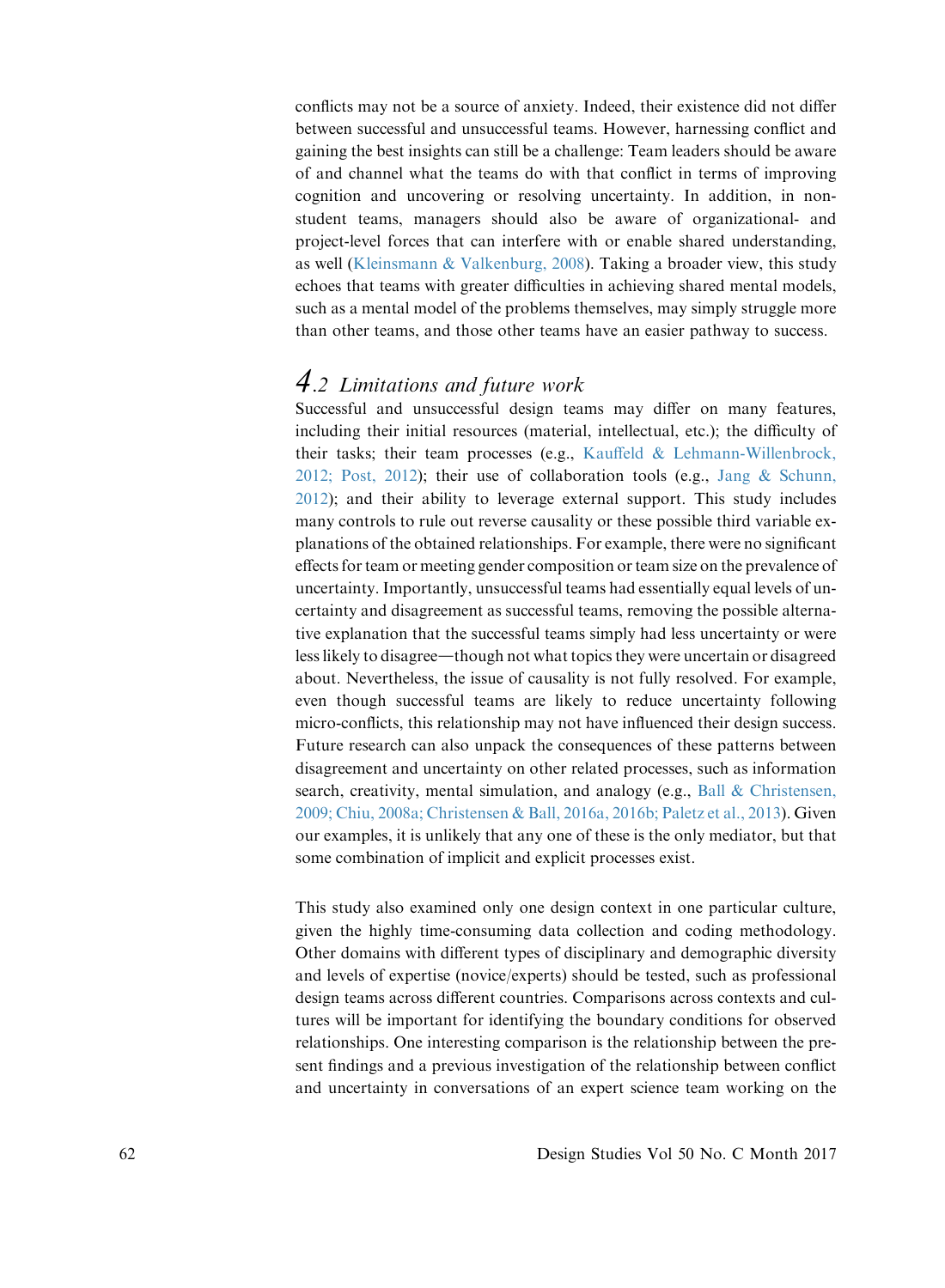<span id="page-24-0"></span>Mars Exploration Rover mission [\(Paletz et al., 2016](#page-28-0)). Even though that team overall was highly successful, disagreements about the planning and interpretation (of the results) of the rover's scientific expeditions led to an increase in expressed uncertainty. Of course, there are large differences in tasks and participants across the two studies: the previous study examined members of a professional, long-duration team engaged in scientific discovery; here, we examine more recently-formed, student engineering teams. One possibility is that the present findings do not apply to the success of teams in general, only to teams engaged in design (vs. scientific discovery, for example). Alternatively, even successful teams may uncover more uncertainty through conflict in extremely novel tasks. Future studies that examine more teams across more contexts may be able to identify contextual factors that may moderate the relationship between team success and conflict-uncertainty dynamics.

### 4.3 Conclusion

In conclusion, we report our discovery of a temporal relationship between brief disagreements (a social design process) and subsequent psychological uncertainty (a cognitive design process) that differs for design teams with different problem-solving success and failure. This finding was particularly strong for process conflicts. This discovery sheds light on the nature of successful design in teams and spurs additional theoretical questions about the complex factors that underlie team design success.

#### Acknowledgments

This research was supported by the United States National Science Foundation (NSF) Science of Science and Innovation Policy Program Grants #SBE-1064083 and #SBE-0830210 to the first author when she was at the University of Pittsburgh and to the first and third author, respectively, and NSF #SBE-0738071 to the third author. We are grateful to Roni Reiter-Palmon and Kevin Soo for comments on previous version of this manuscript, Kevin Kim and Mathilda du Toit for statistical advice, and to Carmela Rizzo for research management support. The authors wish to thank Mike Lovell and Kevin Topolski for data collection; Andrea Goncher and Howard Kuhn for assisting in the team success variable; Justin Krill, Jake Volpe, Janeen Bost, Jessica Varone, Andrew Bergman, Stephen Burstein, and Shauna Barnes for transcribing; Carl Fenderson, Abby Pollick, Stephen Burstein, LaNee Jones, Justin Krill, Allison Haley, Sam Rynearson, Courtney Buchanan, Anna Poulton, Kevin Gaitonde, Matt Flounders, Claire James, and Jooyang Jang for assistance in coding; and Kyle Bogue and Megan Loftus for assistance in data management and validation.

#### Notes

1. Unless otherwise mentioned, we present the test of the unit-specific model with robust standard errors. HLM 7.01 uses penalized quasi-likelihood (PQL) estimation.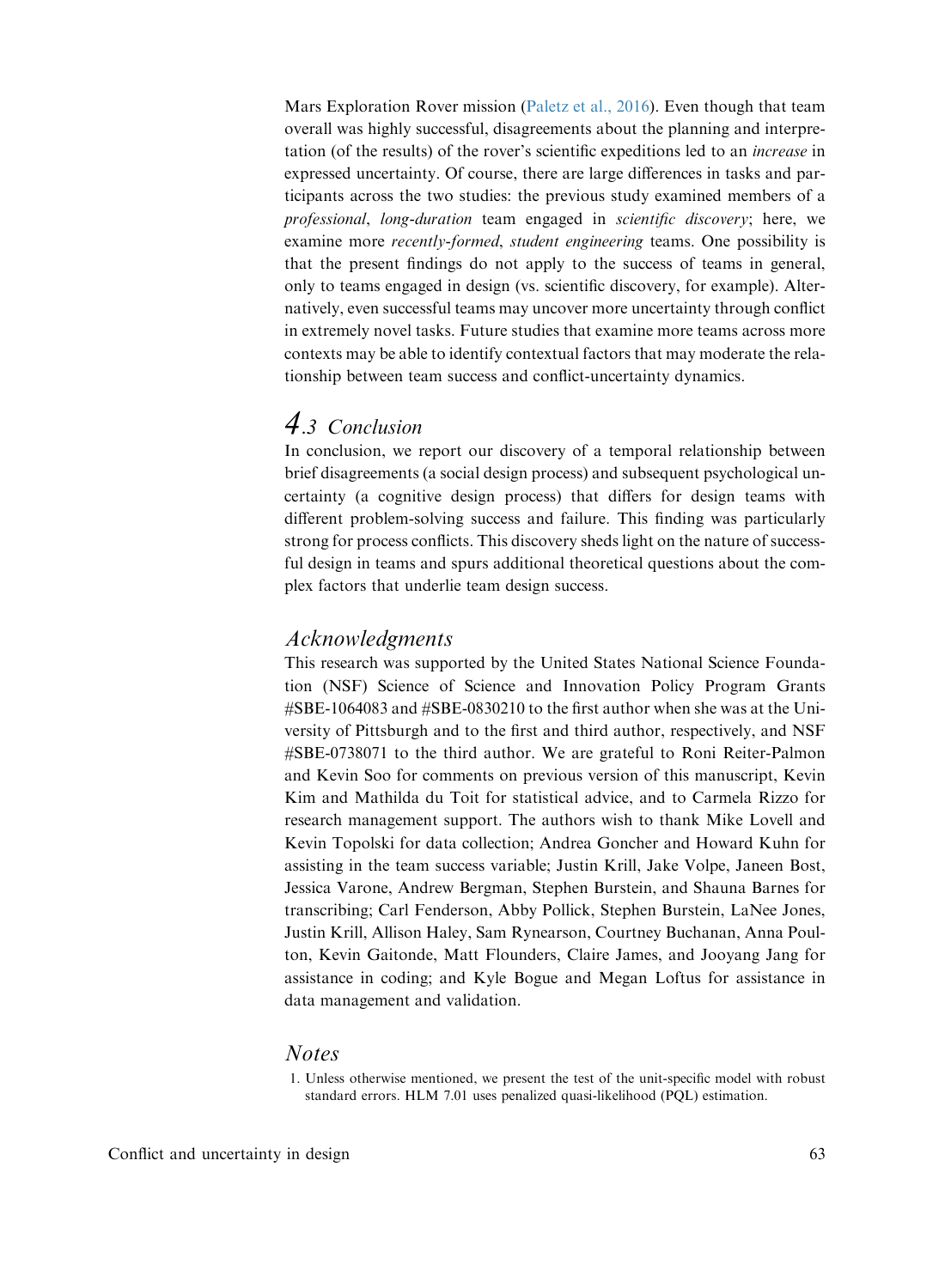- <span id="page-25-0"></span>2. This choice was statistically justified. An HLM null model tests the dependent variable without any predictor variables using chi square estimation to determine whether there are significant higher-level components. The null model of the uncertainty dependent variable showed that there was significant variance at both Level 2 (video clip level), Tau beta = 0.06,  $X^2$  (38) = 210.41,  $p < 0.001$ , and Level 3 (team level), Tau pi = 0.04,  $X^2$  (20) = 58.65, p < 0.001 (ICC = 4.8% for Level 2, ICC = 3.1% for Level 3). In other words, there was a need to use a multilevel model.
- 3. As an offset variable, we used  $(1 + \ln[\text{number of utterances}])$  because the offset variable cannot equal zero.
- 4. Very similar findings were found when controlling for the number of utterances transcribed for each group and using a univariate generalized linear model.
- 5. Event rate ratio = 0.83, (0.69, 1.01),  $B = -0.18$ ,  $SE = 0.10$ ,  $df = 3870$ ,  $p = 0.061$ .
- 6. Graphs created using unstandardized, uncentered variables because the independent variables are dummy coded. Covariate effects evaluated at their mean values (2.51 for number of speakers in block, and 5.54 for average words per utterance).
- 7. Testing only Lag2 conflict blocks so as not to artificially inflate relationships between types of conflict.
- 8. Event ratio = 0.80 (0.63, 0.999),  $df = 3736$ ,  $p = 0.049$ . There was a marginal negative effect for task conflict Lag2 on subsequent uncertainty for high success teams, event ratio = 0.84 (0.70, 1.02),  $df = 1782$ ,  $p = 0.073$ , but no significant relationship between the variables in low success teams ( $p > 0.56$ ).
- 9. This positive effect of uncertainty Lag2 on task conflict was not simply an artifact of controlling for non-significant interactions with success: The effect of uncertainty Lag2 on subsequent task conflict remained when the model was only the three significant Level-1 covariates and uncertainty Lag1 ( $p > 0.37$ ) and Lag2, odds ratio = 1.50 (1.03, 2.19),  $df = 3719$ ,  $p = 0.034$ .

#### References

- [Agogino, A., Song, S., & Hey, J. \(2006\). Triangulation of indicators of successful](http://refhub.elsevier.com/S0142-694X(17)30013-3/sref1) student design teams. [International Journal of Engineering Education, 22](http://refhub.elsevier.com/S0142-694X(17)30013-3/sref1),  $617 - 625.$  $617 - 625.$  $617 - 625.$
- [Ball, L. J., & Christensen, B. T. \(2009\). Analogical reasoning and mental simula](http://refhub.elsevier.com/S0142-694X(17)30013-3/sref2)[tion in design: Two strategies linked to uncertainty resolution.](http://refhub.elsevier.com/S0142-694X(17)30013-3/sref2) Design Studies,  $30(2)$ ,  $169-186$ .
- [Ball, L. J., Onarheim, B., & Christensen, B. T. \(2010\). Design requirements,](http://refhub.elsevier.com/S0142-694X(17)30013-3/sref3) [epistemic uncertainty and solution development strategies in software design.](http://refhub.elsevier.com/S0142-694X(17)30013-3/sref3) [Design Studies, 13](http://refhub.elsevier.com/S0142-694X(17)30013-3/sref3), 567-[589.](http://refhub.elsevier.com/S0142-694X(17)30013-3/sref3)
- [Barki, H., & Hartwick, J. \(2004\). Conceptualizing the construct of interpersonal](http://refhub.elsevier.com/S0142-694X(17)30013-3/sref4) conflict. [International Journal of Conflict Management, 15](http://refhub.elsevier.com/S0142-694X(17)30013-3/sref4), 216–[244](http://refhub.elsevier.com/S0142-694X(17)30013-3/sref4).
- [Bearman, C. R., Paletz, S. B. F., Orasanu, J., & Thomas, M. J. W. \(2010\). The](http://refhub.elsevier.com/S0142-694X(17)30013-3/sref5) [breakdown of coordinated decision making in distributed systems.](http://refhub.elsevier.com/S0142-694X(17)30013-3/sref5) Human [Factors, 52](http://refhub.elsevier.com/S0142-694X(17)30013-3/sref5), 173-[188.](http://refhub.elsevier.com/S0142-694X(17)30013-3/sref5)
- [Beheshti, R. \(1993\). Design decisions and uncertainty.](http://refhub.elsevier.com/S0142-694X(17)30013-3/sref6) Design Studies, 14(1),  $85 - 95.$  $85 - 95.$  $85 - 95.$
- [Berlyne, D. E. \(1962\). Uncertainty and epistemic curiosity.](http://refhub.elsevier.com/S0142-694X(17)30013-3/sref7) British Journal of Psy $chology, 53, 27-34.$  $chology, 53, 27-34.$  $chology, 53, 27-34.$
- [Bordia, P., Hobman, E., Jones, E., Gallois, C., & Callan, V. J. \(2004\). Uncertainty](http://refhub.elsevier.com/S0142-694X(17)30013-3/sref8) [during organizational change: Types, consequences, and management strate](http://refhub.elsevier.com/S0142-694X(17)30013-3/sref8)gies. Journal of Business and Psychology,  $18$ ,  $507-532$ .
- [Bordia, P., Hunt, E., Paulsen, N., Tourish, D., & DiFonzo, N. \(2004\). Uncer](http://refhub.elsevier.com/S0142-694X(17)30013-3/sref9)[tainty during organizational change: Is it all about control?](http://refhub.elsevier.com/S0142-694X(17)30013-3/sref9) European Journal of Work and Organizational Psychology,  $13(3)$ ,  $345-365$  $345-365$ .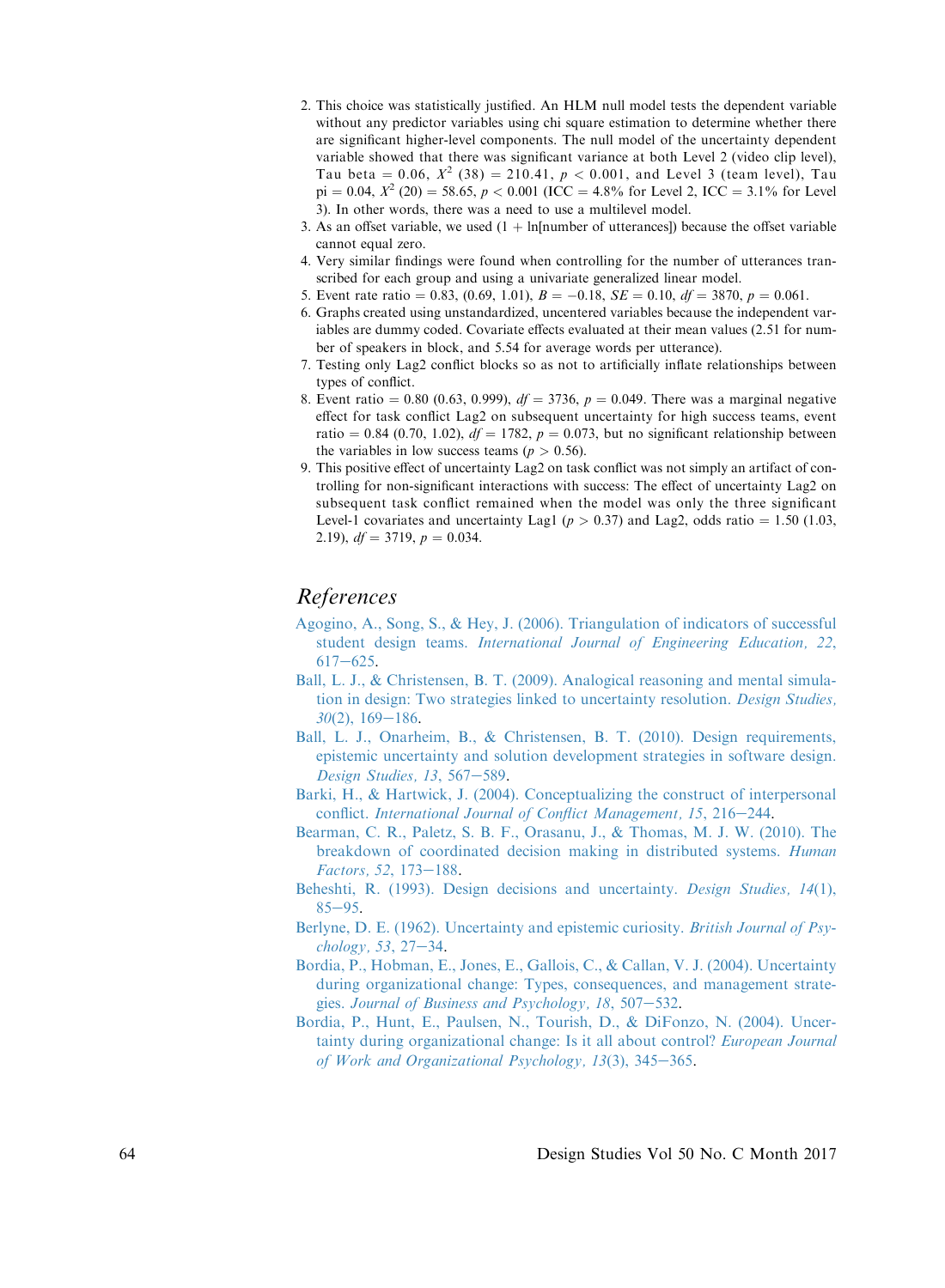- <span id="page-26-0"></span>[Burke, C. S., Stagl, K. C., Salas, E., Peirce, L., & Kendall, D. \(2006\). Understand](http://refhub.elsevier.com/S0142-694X(17)30013-3/sref10)[ing team adaptation: A conceptual analysis and model.](http://refhub.elsevier.com/S0142-694X(17)30013-3/sref10) Journal of Applied Psy $chology, 91, 1189 - 1207.$  $chology, 91, 1189 - 1207.$  $chology, 91, 1189 - 1207.$  $chology, 91, 1189 - 1207.$
- [Chan, J., Paletz, S. B. F., & Schunn, C. D. \(2012\). Analogy as a strategy for sup](http://refhub.elsevier.com/S0142-694X(17)30013-3/sref11)[porting complex problem solving under uncertainty.](http://refhub.elsevier.com/S0142-694X(17)30013-3/sref11) Memory and Cognition,  $40, 1352 - 1365.$  $40, 1352 - 1365.$  $40, 1352 - 1365.$  $40, 1352 - 1365.$
- [Chi, M. \(1997\). Quantifying qualitative analyses of verbal data: A practical guide.](http://refhub.elsevier.com/S0142-694X(17)30013-3/sref101) Journal of the Learning Sciences,  $6, 271-315$  $6, 271-315$ .
- [Chiu, M. M. \(2008a\). Effects of argumentation on group micro-creativity; Statis](http://refhub.elsevier.com/S0142-694X(17)30013-3/sref12)[tical discourse analyses of algebra students' collaborative problem-solving.](http://refhub.elsevier.com/S0142-694X(17)30013-3/sref12) [Contemporary Educational Psychology, 33](http://refhub.elsevier.com/S0142-694X(17)30013-3/sref12), 382-[402.](http://refhub.elsevier.com/S0142-694X(17)30013-3/sref12)
- [Chiu, M. M. \(2008b\). Flowing toward correct contributions during group prob](http://refhub.elsevier.com/S0142-694X(17)30013-3/sref13)[lem solving: A statistical discourse analysis.](http://refhub.elsevier.com/S0142-694X(17)30013-3/sref13) Journal of the Learning Sciences,  $17, 415 - 463.$  $17, 415 - 463.$  $17, 415 - 463.$  $17, 415 - 463.$
- [Christensen, B. T., & Ball, L. J. \(2016a\). Creative analogy use in a heterogeneous](http://refhub.elsevier.com/S0142-694X(17)30013-3/sref14) [design team: The pervasive role of background domain knowledge.](http://refhub.elsevier.com/S0142-694X(17)30013-3/sref14) Design [Studies, 46](http://refhub.elsevier.com/S0142-694X(17)30013-3/sref14), 38–[58.](http://refhub.elsevier.com/S0142-694X(17)30013-3/sref14)
- [Christensen, B. T., & Ball, L. J. \(2016b\). Fluctuating epistemic uncertainty in a](http://refhub.elsevier.com/S0142-694X(17)30013-3/sref15) [design team as a metacognitive driver for creative cognitive processes. In](http://refhub.elsevier.com/S0142-694X(17)30013-3/sref15) Co[penhagen: Paper presented at Design Thinking Research Symposium 11](http://refhub.elsevier.com/S0142-694X(17)30013-3/sref15). 13–[15](http://refhub.elsevier.com/S0142-694X(17)30013-3/sref15) [November](http://refhub.elsevier.com/S0142-694X(17)30013-3/sref15).
- Christensen, B. T., & Schunn, C. D. (2009). The role and impact of mental simulation in design. Applied Cognitive Psychology, 23, 327–344. [http://dx.doi.org/](http://dx.doi.org/10.1002/acp.1464) [10.1002/acp.1464.](http://dx.doi.org/10.1002/acp.1464)
- Cronin, M. A., & Weingart, L. R. (2007). Representational gaps, information processing, and conflict in functionally diverse teams. Academy of Management  $Review, 32, 761–773. <http://dx.doi.org/10.5465/AMR.2007.25275511>.$
- [Dama, M., & Dunbar, K. \(1996\). Distributed reasoning: An analysis of where so](http://refhub.elsevier.com/S0142-694X(17)30013-3/sref18)cial and cognitive worlds fuse. In [Proceedings of the Eighteenth Annual Confer](http://refhub.elsevier.com/S0142-694X(17)30013-3/sref18)[ence of the Cognitive Science Society](http://refhub.elsevier.com/S0142-694X(17)30013-3/sref18) (pp.  $166-170$ ).
- [DeChurch, L. A., & Mesmer-Magnus, J. R. \(2010\). The cognitive underpinnings of](http://refhub.elsevier.com/S0142-694X(17)30013-3/sref19) [effective teamwork: A meta-analysis.](http://refhub.elsevier.com/S0142-694X(17)30013-3/sref19) Journal of Applied Psychology,  $95, 32-53$  $95, 32-53$ .
- [De Dreu, C. K. W., & Gelfand, M. \(2008\). Conflict in the workplace: Sources,](http://refhub.elsevier.com/S0142-694X(17)30013-3/sref20) [functions, and dynamics across multiple levels of analysis. In C. K. W. De](http://refhub.elsevier.com/S0142-694X(17)30013-3/sref20) Dreu, & M. Gelfand (Eds.), [The Psychology of Conflict and Conflict Manage](http://refhub.elsevier.com/S0142-694X(17)30013-3/sref20)[ment in Organizations](http://refhub.elsevier.com/S0142-694X(17)30013-3/sref20) (pp.  $3-54$ ). New York: Erlbaum.
- [De Dreu, C. K. W., & Weingart, L. R. \(2003\). Task versus relationship conflict,](http://refhub.elsevier.com/S0142-694X(17)30013-3/sref21) [team performance, and team member satisfaction: A meta-analysis.](http://refhub.elsevier.com/S0142-694X(17)30013-3/sref21) Journal of Applied Psychology,  $88, 741-749$ .
- [De Dreu, C. K. W., & West, M. A. \(2001\). Minority dissent and team innovation:](http://refhub.elsevier.com/S0142-694X(17)30013-3/sref22) [The importance of participation in decision making.](http://refhub.elsevier.com/S0142-694X(17)30013-3/sref22) Journal of Applied Psy $chology, 86, 1191-1201.$  $chology, 86, 1191-1201.$  $chology, 86, 1191-1201.$  $chology, 86, 1191-1201.$
- [De Wit, F. R. C., Greer, L. L., & Jehn, K. A. \(2012\). The paradox of intragroup](http://refhub.elsevier.com/S0142-694X(17)30013-3/sref23) conflict: A meta-analysis. [Journal of Applied Psychology, 97](http://refhub.elsevier.com/S0142-694X(17)30013-3/sref23), 360–[390](http://refhub.elsevier.com/S0142-694X(17)30013-3/sref23).
- [De Wit, F. R. C., Jehn, K. A., & Scheepers, D. \(2013\). Task conflict, information](http://refhub.elsevier.com/S0142-694X(17)30013-3/sref24) [processing, and decision-making: The damaging effect of relationship conflict.](http://refhub.elsevier.com/S0142-694X(17)30013-3/sref24) [Organizational Behavior and Human Decision Processes, 122](http://refhub.elsevier.com/S0142-694X(17)30013-3/sref24), 177-[189](http://refhub.elsevier.com/S0142-694X(17)30013-3/sref24).
- [Dinar, M., Shah, J. J., Cagan, J., Leifer, L., Linsey, J., Smith, S. M., et al. \(2015\).](http://refhub.elsevier.com/S0142-694X(17)30013-3/sref25) [Empirical studies of designer thinking: Past, present, and future.](http://refhub.elsevier.com/S0142-694X(17)30013-3/sref25) Journal of Mechanical Design, 137[. 021101-1-021101-021101-13](http://refhub.elsevier.com/S0142-694X(17)30013-3/sref25).
- [Dong, A. \(2005\). The latent semantic approach to studying design team commu-](http://refhub.elsevier.com/S0142-694X(17)30013-3/sref26)nication. [Design Studies, 2](http://refhub.elsevier.com/S0142-694X(17)30013-3/sref26), 445-[461](http://refhub.elsevier.com/S0142-694X(17)30013-3/sref26).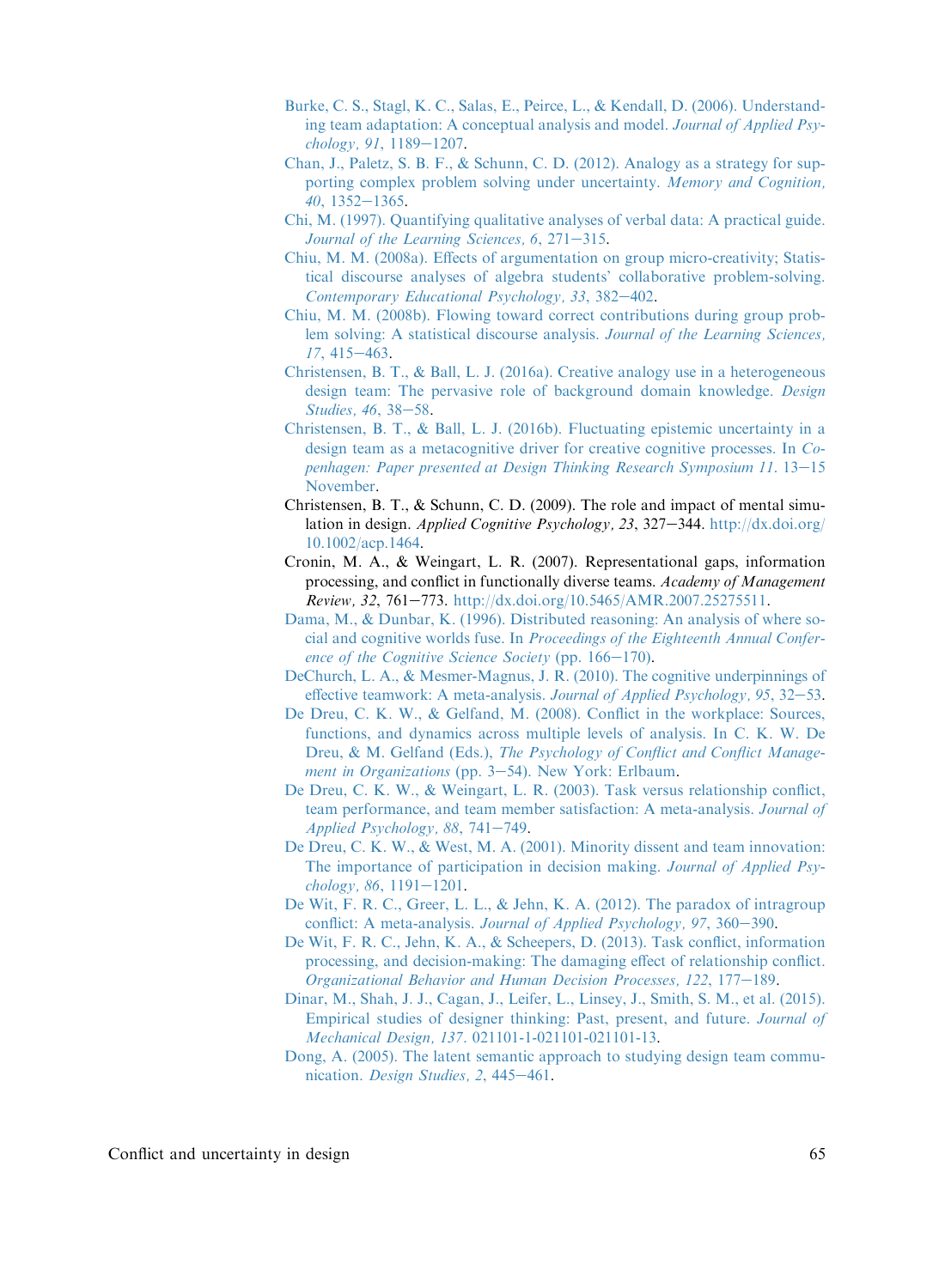- <span id="page-27-0"></span>[Downey, H. K., & Slocum, J. W. \(1975\). Uncertainty: Measures, research, and](http://refhub.elsevier.com/S0142-694X(17)30013-3/sref27) sources of variation. [Academy of Management Journal, 18](http://refhub.elsevier.com/S0142-694X(17)30013-3/sref27), 562–[578](http://refhub.elsevier.com/S0142-694X(17)30013-3/sref27).
- [Dunbar, K. \(1995\). How scientists really reason: Scientific reasoning in real-world](http://refhub.elsevier.com/S0142-694X(17)30013-3/sref28) [laboratories. In R. J. Sternberg, & J. E. Davidson \(Eds.\),](http://refhub.elsevier.com/S0142-694X(17)30013-3/sref28) The Nature of Insight (pp.  $365-395$ ). Cambridge, MA: The MIT Press.
- [Dunbar, K. \(1997\). How scientists think: On-line creativity and conceptual change](http://refhub.elsevier.com/S0142-694X(17)30013-3/sref29) [in science. In T. B. Ward, S. M. Smith, & J. Vaid \(Eds.\),](http://refhub.elsevier.com/S0142-694X(17)30013-3/sref29) Creative Thought: An *[Investigation of Conceptual Structures and Processes](http://refhub.elsevier.com/S0142-694X(17)30013-3/sref29)* (pp.  $461-493$ ). Washing[ton: American Psychological Association](http://refhub.elsevier.com/S0142-694X(17)30013-3/sref29).
- [Dym, C. L., Agogino, A. M., Eris, O., Frey, D. D., & Leifer, L. J. \(2005\). Engi](http://refhub.elsevier.com/S0142-694X(17)30013-3/sref30)[neering design thinking, teaching, and learning.](http://refhub.elsevier.com/S0142-694X(17)30013-3/sref30) Journal of Engineering Educa- $tion, 94(1), 103-120.$  $tion, 94(1), 103-120.$  $tion, 94(1), 103-120.$  $tion, 94(1), 103-120.$
- [Farh, J.-L., Lee, C., & Farh, C. I. C. \(2010\). Task conflict and team creativity: A](http://refhub.elsevier.com/S0142-694X(17)30013-3/sref31) [question of how much and when.](http://refhub.elsevier.com/S0142-694X(17)30013-3/sref31) Journal of Applied Psychology, 95,  $1173 - 1180.$  $1173 - 1180.$  $1173 - 1180.$
- [Goel, V., & Pirolli, P. \(1992\). The structure of design problem spaces.](http://refhub.elsevier.com/S0142-694X(17)30013-3/sref32) Cognitive [Science, 16](http://refhub.elsevier.com/S0142-694X(17)30013-3/sref32), 395-[429.](http://refhub.elsevier.com/S0142-694X(17)30013-3/sref32)
- [Goncalo, J. A., Polman, E., & Maslach, C. \(2010\). Can confidence come too](http://refhub.elsevier.com/S0142-694X(17)30013-3/sref33) [soon? Collective efficacy, conflict and group performance over time.](http://refhub.elsevier.com/S0142-694X(17)30013-3/sref33) Organizational Behavior and Human Decision Processes,  $113$ ,  $13-24$ .
- Goncher, A., Chan, J., Schunn, C., & Lovell, M. (2012). A robust and efficient function-focused measure of design innovation for design process-outcome studies. Unpublished manuscript.
- [Gottman, J. M., & Notarius, C. I. \(2000\). Decade review: Observing marital inter-](http://refhub.elsevier.com/S0142-694X(17)30013-3/sref35)action. [Journal of Marriage and the Family, 62](http://refhub.elsevier.com/S0142-694X(17)30013-3/sref35), 927–[947](http://refhub.elsevier.com/S0142-694X(17)30013-3/sref35).
- [Jang, J., & Schunn, C. D. \(2012\). Physical design tools support and hinder inno](http://refhub.elsevier.com/S0142-694X(17)30013-3/sref36)vative engineering design. [Journal of Mechanical Design, 134](http://refhub.elsevier.com/S0142-694X(17)30013-3/sref36)(4). 041001-1-9.
- [Jehn, K. A. \(1995\). A multimethod examination of the benefits and detriments of](http://refhub.elsevier.com/S0142-694X(17)30013-3/sref37) intragroup conflict. [Administrative Science Quarterly, 40](http://refhub.elsevier.com/S0142-694X(17)30013-3/sref37), 256-[282.](http://refhub.elsevier.com/S0142-694X(17)30013-3/sref37)
- [Jehn, K. A. \(1997\). A qualitative analysis of conflict types and dimensions in orga-](http://refhub.elsevier.com/S0142-694X(17)30013-3/sref38)nizational groups. [Administrative Science Quarterly, 42](http://refhub.elsevier.com/S0142-694X(17)30013-3/sref38), 530-[557.](http://refhub.elsevier.com/S0142-694X(17)30013-3/sref38)
- [Johnson-Laird, P. N. \(1980\). Mental models in cognitive science.](http://refhub.elsevier.com/S0142-694X(17)30013-3/sref39) Cognitive Science,  $4, 71 - 115$ .
- [Kahneman, D., & Tversky, A. \(1982\). Variants of uncertainty.](http://refhub.elsevier.com/S0142-694X(17)30013-3/sref40) Cognition, 11,  $143 - 157$  $143 - 157$ .
- [Kauffeld, S., & Lehmann-Willenbrock, N. \(2012\). Meetings matter: Effects of](http://refhub.elsevier.com/S0142-694X(17)30013-3/sref41) [team meetings on team and organizational success.](http://refhub.elsevier.com/S0142-694X(17)30013-3/sref41) Small Group Research,  $43, 130 - 158.$  $43, 130 - 158.$  $43, 130 - 158.$  $43, 130 - 158.$  $43, 130 - 158.$
- Kirschenbaum, S. S., Trafton, J. G., Schunn, C. D., & Trickett, S. B. (2014). Visualizing uncertainty: The impact on performance. Human Factors, 56(3), 509–520. <http://dx.doi.org/10.1177/0018720813498093>.
- [Kleinsmann, M., & Valkenburg, R. \(2008\). Barriers and enablers for creating](http://refhub.elsevier.com/S0142-694X(17)30013-3/sref43) [shared understanding in co-design projects.](http://refhub.elsevier.com/S0142-694X(17)30013-3/sref43) Design Studies, 29, 369–[386.](http://refhub.elsevier.com/S0142-694X(17)30013-3/sref43)
- [Lipshitz, R., & Strauss, O. \(1997\). Coping with uncertainty: A naturalistic](http://refhub.elsevier.com/S0142-694X(17)30013-3/sref44) decision-making analysis. [Organizational Behavior and Human Decision Pro](http://refhub.elsevier.com/S0142-694X(17)30013-3/sref44) $cesses, 69, 149-163.$  $cesses, 69, 149-163.$  $cesses, 69, 149-163.$
- [Luo, W., Litman, D., & Chan, J. \(2013\). Reducing annotation effort on unbal](http://refhub.elsevier.com/S0142-694X(17)30013-3/sref45)anced corpus based on cost matrix. In [Paper Presented at the 2013 Conference](http://refhub.elsevier.com/S0142-694X(17)30013-3/sref45) [of the North American Chapter of the Association for Computational Linguis](http://refhub.elsevier.com/S0142-694X(17)30013-3/sref45)[tics: Human Language Technologies \(NAACL HLT 2013\) Student Research](http://refhub.elsevier.com/S0142-694X(17)30013-3/sref45) [Workshop, Atlanta, GA](http://refhub.elsevier.com/S0142-694X(17)30013-3/sref45).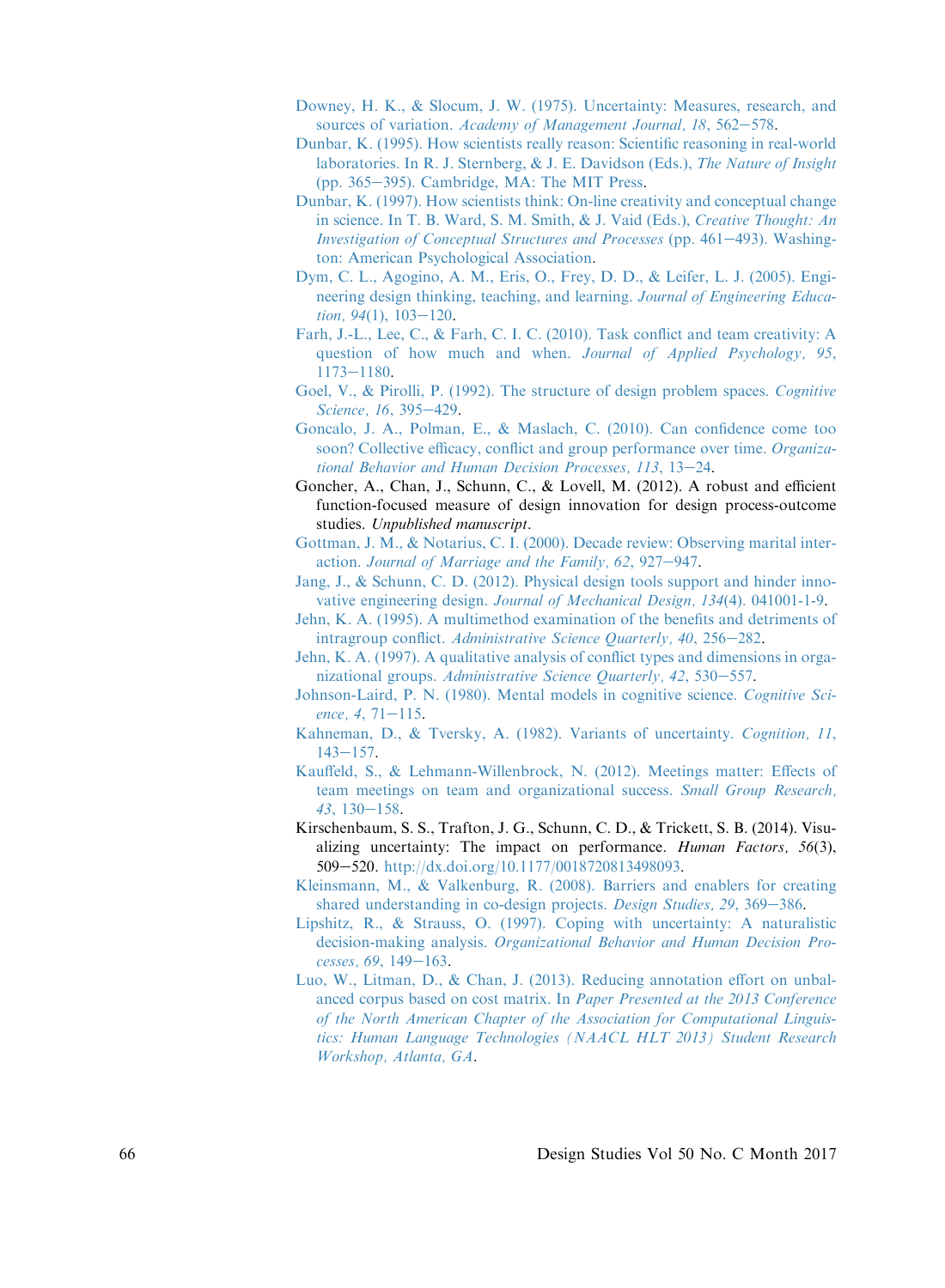- <span id="page-28-0"></span>[Mathieu, J. E., Heffner, T. S., Goodwin, G. F., Salas, E., & Cannon-Bowers, J. A.](http://refhub.elsevier.com/S0142-694X(17)30013-3/sref46) [\(2000\). The influence of shared mental models on team process and perfor-](http://refhub.elsevier.com/S0142-694X(17)30013-3/sref46)mance. [Journal of Applied Psychology, 85](http://refhub.elsevier.com/S0142-694X(17)30013-3/sref46), 273-[283](http://refhub.elsevier.com/S0142-694X(17)30013-3/sref46).
- [McDonnell, J. \(2012\). Accommodating disagreement: A study of effective design](http://refhub.elsevier.com/S0142-694X(17)30013-3/sref47) collaboration. [Design Studies, 33](http://refhub.elsevier.com/S0142-694X(17)30013-3/sref47), 44-[63](http://refhub.elsevier.com/S0142-694X(17)30013-3/sref47).
- [Mehalik, M. M., & Schunn, C. D. \(2006\). What constitutes good design? A review](http://refhub.elsevier.com/S0142-694X(17)30013-3/sref48) [of empirical studies of the design process.](http://refhub.elsevier.com/S0142-694X(17)30013-3/sref48) International Journal of Engineering [Education, 22](http://refhub.elsevier.com/S0142-694X(17)30013-3/sref48)(3), 519-[532.](http://refhub.elsevier.com/S0142-694X(17)30013-3/sref48)
- [Mesmer-Magnus, J. R., & DeChurch, L. A. \(2009\). Information sharing and team](http://refhub.elsevier.com/S0142-694X(17)30013-3/sref49) performance: A meta-analysis. [Journal of Applied Psychology, 94](http://refhub.elsevier.com/S0142-694X(17)30013-3/sref49), 535-[546](http://refhub.elsevier.com/S0142-694X(17)30013-3/sref49).
- [Miron-Spektor, E., Efrat-Treister, D., Rafaeli, A., & Schwartz-Cohen, O. \(2011\).](http://refhub.elsevier.com/S0142-694X(17)30013-3/sref50) [Others' anger makes people work harder not smarter: The effect of observing](http://refhub.elsevier.com/S0142-694X(17)30013-3/sref50) [anger and sarcasm on complex thinking.](http://refhub.elsevier.com/S0142-694X(17)30013-3/sref50) Journal of Applied Psychology, 96,  $1065 - 1075.$  $1065 - 1075.$  $1065 - 1075.$  $1065 - 1075.$
- [Miron-Spektor, E., Gino, F., & Argote, L. \(2011\). Paradoxical frames and crea](http://refhub.elsevier.com/S0142-694X(17)30013-3/sref51)[tive sparks: Enhancing individual creativity through conflict and integration.](http://refhub.elsevier.com/S0142-694X(17)30013-3/sref51) [Organizational Behavior and Human Decision Processes, 116](http://refhub.elsevier.com/S0142-694X(17)30013-3/sref51), 229-[240](http://refhub.elsevier.com/S0142-694X(17)30013-3/sref51).
- Mueller, J. S., Melwani, S., & Goncalo, J. A. (2012). The bias against creativity: Why people desire but reject creative ideas. *Psychological Science*, 23, 13–17. [http://dx.doi.org/10.1177/0956797611421018.](http://dx.doi.org/10.1177/0956797611421018)
- [Mumford, M. D., Reiter-Palmon, R., & Redmond, M. R. \(1994\). Problem con](http://refhub.elsevier.com/S0142-694X(17)30013-3/sref53)[struction and cognition: Applying problem representations in ill-defined do](http://refhub.elsevier.com/S0142-694X(17)30013-3/sref53)mains. In M. A. Runco (Ed.), [Problem Finding, Problem Solving, and](http://refhub.elsevier.com/S0142-694X(17)30013-3/sref53) [Creativity](http://refhub.elsevier.com/S0142-694X(17)30013-3/sref53) (pp.  $3-39$ ). Norwood, NJ: Ablex.
- [Nemeth, C. J. \(1986\). Differential contributions of majority and minority influ-](http://refhub.elsevier.com/S0142-694X(17)30013-3/sref54)ence. [Psychological Review, 93](http://refhub.elsevier.com/S0142-694X(17)30013-3/sref54), 23-[32.](http://refhub.elsevier.com/S0142-694X(17)30013-3/sref54)
- [Nemeth, C. J., & Rogers, J. \(1996\). Dissent and the search for information.](http://refhub.elsevier.com/S0142-694X(17)30013-3/sref55) British Journal of Social Psychology,  $35, 67-76$ .
- Nijstad, B. A., & Stroebe, W. (2006). How the group affects the mind: A cognitive model of idea generation in groups. Personality and Social Psychological Review, 10, 186-213. [http://dx.doi.org/10.1207/s15327957pspr1003\\_1](http://dx.doi.org/10.1207/s15327957pspr1003_1).
- Oh, Y., Ishizaki, S., Gross, M. D., & Yi-Luen Do, E. (2013). A theoretical framework of design critiquing in architecture studios. Design Studies, 34(3), 302–325. [http://dx.doi.org/10.1016/j.destud.2012.08.004.](http://dx.doi.org/10.1016/j.destud.2012.08.004)
- Otto, K. N., & Wood, K. L. (2000). [Product Design: Techniques in Reverse Engi](http://refhub.elsevier.com/S0142-694X(17)30013-3/sref58)neering and New Product Development[. Upper Saddle River, NJ: Prentice Hall](http://refhub.elsevier.com/S0142-694X(17)30013-3/sref58).
- [Ozkaramanli, D., Desmet, P. M. A., & Ozcan, E. \(2016\). Beyond resolving di](http://refhub.elsevier.com/S0142-694X(17)30013-3/sref59)[lemmas: Three design directions for addressing intrapersonal concern conflicts.](http://refhub.elsevier.com/S0142-694X(17)30013-3/sref59) [Design Studies, 32](http://refhub.elsevier.com/S0142-694X(17)30013-3/sref59), 78-[91](http://refhub.elsevier.com/S0142-694X(17)30013-3/sref59).
- Paletz, S. B. F., Chan, J., & Schunn, C. D. (2016). Uncovering uncertainty through disagreement. Applied Cognitive Psychology. [http://dx.doi.org/](http://dx.doi.org/10.1002/acp.3213) [10.1002/acp.3213.](http://dx.doi.org/10.1002/acp.3213) Published online 17 Feb 2016.
- [Paletz, S. B. F., & Schunn, C. D. \(2010\). A social-cognitive framework of multi](http://refhub.elsevier.com/S0142-694X(17)30013-3/sref61)disciplinary team innovation. Topics in Cognitive Science,  $2(1)$ ,  $73-95$ .
- [Paletz, S. B. F., Schunn, C. D., & Kim, K. H. \(2011\). Conflict under the micro](http://refhub.elsevier.com/S0142-694X(17)30013-3/sref62)[scope: Micro-conflicts in naturalistic team discussions.](http://refhub.elsevier.com/S0142-694X(17)30013-3/sref62) Negotiation and Conflict [Management Research, 4](http://refhub.elsevier.com/S0142-694X(17)30013-3/sref62), 314-[351.](http://refhub.elsevier.com/S0142-694X(17)30013-3/sref62)
- [Paletz, S. B. F., Schunn, C. D., & Kim, K. H. \(2013\). The interplay of conflict and](http://refhub.elsevier.com/S0142-694X(17)30013-3/sref63) [analogy in multidisciplinary teams.](http://refhub.elsevier.com/S0142-694X(17)30013-3/sref63) Cognition,  $126$ ,  $1-19$ .
- [Paletz, S. B. F., Sumer, A., & Miron-Spektor, E. \(2016\). Psychological factors sur](http://refhub.elsevier.com/S0142-694X(17)30013-3/sref64)[rounding disagreement in multicultural design team meetings. In](http://refhub.elsevier.com/S0142-694X(17)30013-3/sref64) Paper to be [Presented at Design Thinking Research Symposium 11 \(DTRS11\), Copenhagen,](http://refhub.elsevier.com/S0142-694X(17)30013-3/sref64) [Denmark](http://refhub.elsevier.com/S0142-694X(17)30013-3/sref64).

Conflict and uncertainty in design 67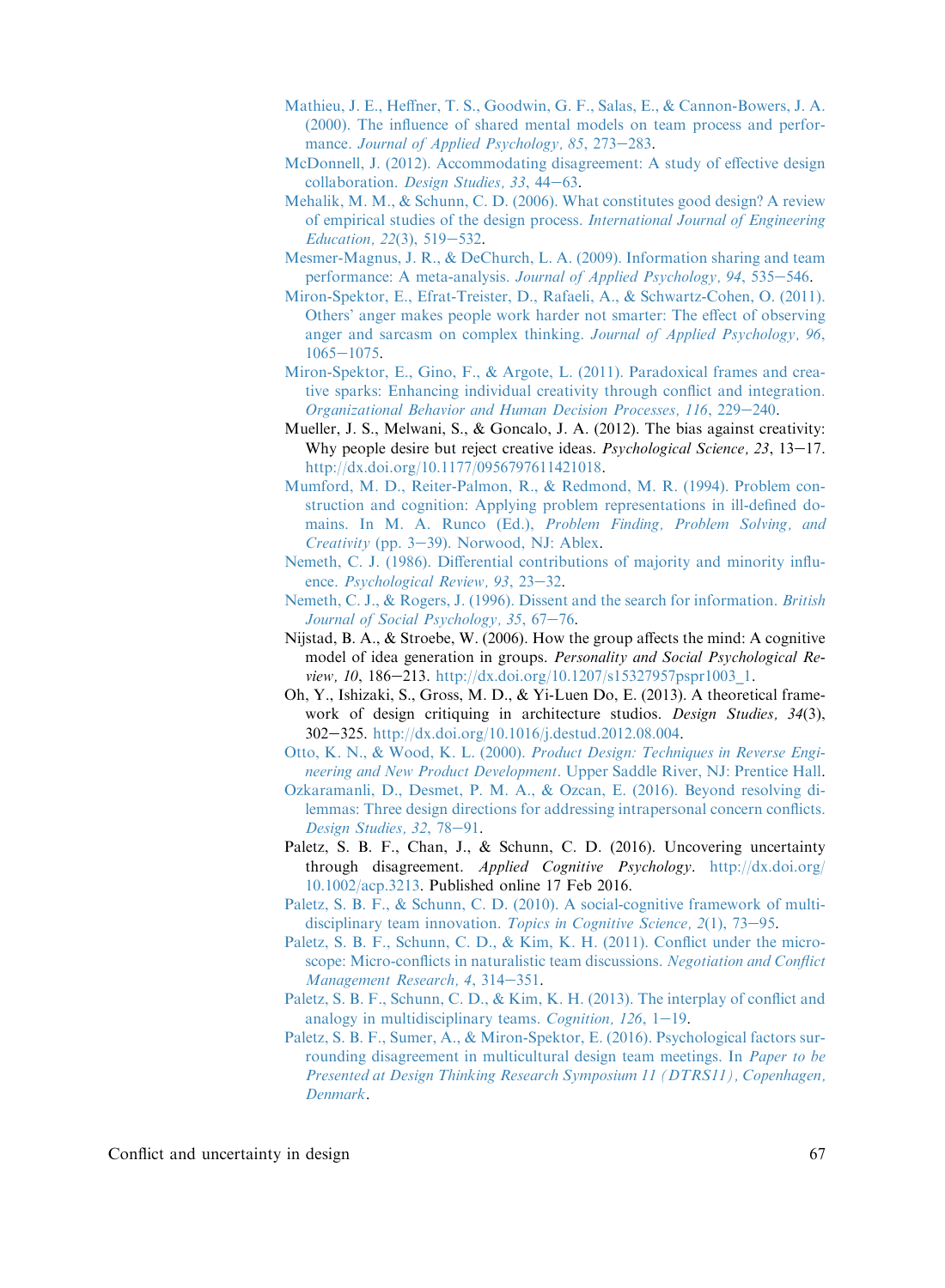- <span id="page-29-0"></span>Poole, M. S., & Dobosh, M. (2010). Exploring conflict management processes in jury deliberations through interaction analysis. Small Group Research, 41, 408e426. <http://dx.doi.org/10.1177/1046496410366310>.
- Post, C. (2012). Deep-level team composition and innovation: The mediating roles of psychological safety and cooperative learning. Group & Organization Management, 37, 555–588. <http://dx.doi.org/10.1177/1059601112456289>.
- [Raudenbush, S. W., & Bryk, A. S. \(2002\).](http://refhub.elsevier.com/S0142-694X(17)30013-3/sref67) Hierarchical Linear Models: Applications and Data Analysis Methods [\(2nd ed.\). Newbury Park, CA: Sage.](http://refhub.elsevier.com/S0142-694X(17)30013-3/sref67)
- [Raudenbush, S. W., Bryk, A. S., & Congdon, R. \(2013\).](http://refhub.elsevier.com/S0142-694X(17)30013-3/sref68) HLM 7.01 for Windows [Computer Software][. Skokie, IL: Scientific Software International, Inc.](http://refhub.elsevier.com/S0142-694X(17)30013-3/sref68)
- Runco, M. A. (1994). [Problem Finding, Problem Solving, and Creativity](http://refhub.elsevier.com/S0142-694X(17)30013-3/sref69). Stam[ford, CT: Ablex.](http://refhub.elsevier.com/S0142-694X(17)30013-3/sref69)
- [Sch](http://refhub.elsevier.com/S0142-694X(17)30013-3/sref70)ön, D. A. (1983). [The Reflective Practitioner. How Professionals Think in Ac](http://refhub.elsevier.com/S0142-694X(17)30013-3/sref70)tion[. New York, NY: Basic Books.](http://refhub.elsevier.com/S0142-694X(17)30013-3/sref70)
- [Schulz-Hardt, S., Jochims, M., & Frey, D. \(2002\). Productive conflict in group de](http://refhub.elsevier.com/S0142-694X(17)30013-3/sref71)[cision making: Genuine and contrived dissent as strategies to counteract biased](http://refhub.elsevier.com/S0142-694X(17)30013-3/sref71) information seeking. [Organizational Behavior and Human Decision Processes,](http://refhub.elsevier.com/S0142-694X(17)30013-3/sref71) 88[, 563](http://refhub.elsevier.com/S0142-694X(17)30013-3/sref71)-[586](http://refhub.elsevier.com/S0142-694X(17)30013-3/sref71).
- [Schunn, C. D. \(2010\). From uncertainty exact to certainly vague: Epistemic uncer](http://refhub.elsevier.com/S0142-694X(17)30013-3/sref72)[tainty and approximation in science and engineering problem solving. In](http://refhub.elsevier.com/S0142-694X(17)30013-3/sref72) B. H. Ross (Ed.), [The Psychology of Learning and Motivation, Vol. 53](http://refhub.elsevier.com/S0142-694X(17)30013-3/sref72) (pp. [227](http://refhub.elsevier.com/S0142-694X(17)30013-3/sref72)–[252\). Burlington: Academic Press.](http://refhub.elsevier.com/S0142-694X(17)30013-3/sref72)
- [Schunn, C. D., & Trafton, J. G. \(2012\). The psychology of uncertainty in scientific](http://refhub.elsevier.com/S0142-694X(17)30013-3/sref73) [data analysis. In G. Feist, & M. Gorman \(Eds.\),](http://refhub.elsevier.com/S0142-694X(17)30013-3/sref73) Handbook of the Psychology [of Science](http://refhub.elsevier.com/S0142-694X(17)30013-3/sref73) (pp.  $461-483$ ). New York, NY: Springer Publishing.
- [Simon, H. A. \(1973\). The structure of ill structured problems.](http://refhub.elsevier.com/S0142-694X(17)30013-3/sref74) Artificial Intelligence,  $4(3-4)$ ,  $181-201$ .
- [Stumpf, S. C., & McDonnell, J. T. \(2002\). Talking about team framing: Using](http://refhub.elsevier.com/S0142-694X(17)30013-3/sref75) [argumentation to analyse and support experiential learning in early design ep](http://refhub.elsevier.com/S0142-694X(17)30013-3/sref75)isodes. Design Studies,  $23, 5-23$ .
- Tjosvold, D., Wong, A. S. H., & Chen, N. Y. F. (2014). Constructively managing conflicts in organizations. Annual Review of Organizational Psychology and Organizational Behavior, 1, 545-568. [http://dx.doi.org/10.1146/annurev-org](http://dx.doi.org/10.1146/annurev-orgpsych-031413-091306)[psych-031413-091306.](http://dx.doi.org/10.1146/annurev-orgpsych-031413-091306)
- Todorova, G., Bear, J. B., & Weingart, L. R. (2014). Can conflict be energizing? A study of task conflict, positive emotions, and job satisfaction. Journal of Applied Psychology, 99, 451–467. <http://dx.doi.org/10.1037/a0035134>.
- Tracey, M. W., & Hutchinson, A. (2016). Uncertainty, reflection, and designer identity development. Design Studies, 42, 86-109. [http://dx.doi.org/10.1016/](http://dx.doi.org/10.1016/j.destud.2015.10.004) [j.destud.2015.10.004.](http://dx.doi.org/10.1016/j.destud.2015.10.004)
- [Trickett, S. B., Trafton, J. G., Saner, L. D., & Schunn, C. D. \(2007\). "I don't](http://refhub.elsevier.com/S0142-694X(17)30013-3/sref79) [know what's going on there": The use of spatial transformations to deal](http://refhub.elsevier.com/S0142-694X(17)30013-3/sref79) [with and resolve uncertainty in complex visualizations. In M. C. Lovett, &](http://refhub.elsevier.com/S0142-694X(17)30013-3/sref79) P. Shah (Eds.), *[Thinking with Data](http://refhub.elsevier.com/S0142-694X(17)30013-3/sref79)* (pp. 65–[86\). Mahwah, NJ: Erlbaum](http://refhub.elsevier.com/S0142-694X(17)30013-3/sref79).

Ullman, D. (2002). [The Mechanical Design Process](http://refhub.elsevier.com/S0142-694X(17)30013-3/sref80) (3 ed.). New York, NY.

- [Ulrich, K. T., & Eppinger, S. D. \(2008\).](http://refhub.elsevier.com/S0142-694X(17)30013-3/sref81) Product Design and Development (4 ed.). [New York, NY.](http://refhub.elsevier.com/S0142-694X(17)30013-3/sref81)
- [Weingart, L. R. \(1997\). How did they do that? The ways and means of studying](http://refhub.elsevier.com/S0142-694X(17)30013-3/sref82) group processes. [Research in Organizational Behavior, 19](http://refhub.elsevier.com/S0142-694X(17)30013-3/sref82), 189-[239](http://refhub.elsevier.com/S0142-694X(17)30013-3/sref82).
- [Weingart, L. R., Behfar, K. J., Bendersky, C., Todorova, G., & Jehn, K. A.](http://refhub.elsevier.com/S0142-694X(17)30013-3/sref83) [\(2015\). The directness and oppositional intensity of conflict expression.](http://refhub.elsevier.com/S0142-694X(17)30013-3/sref83) Academy of Management Review,  $40, 235-262$  $40, 235-262$ .